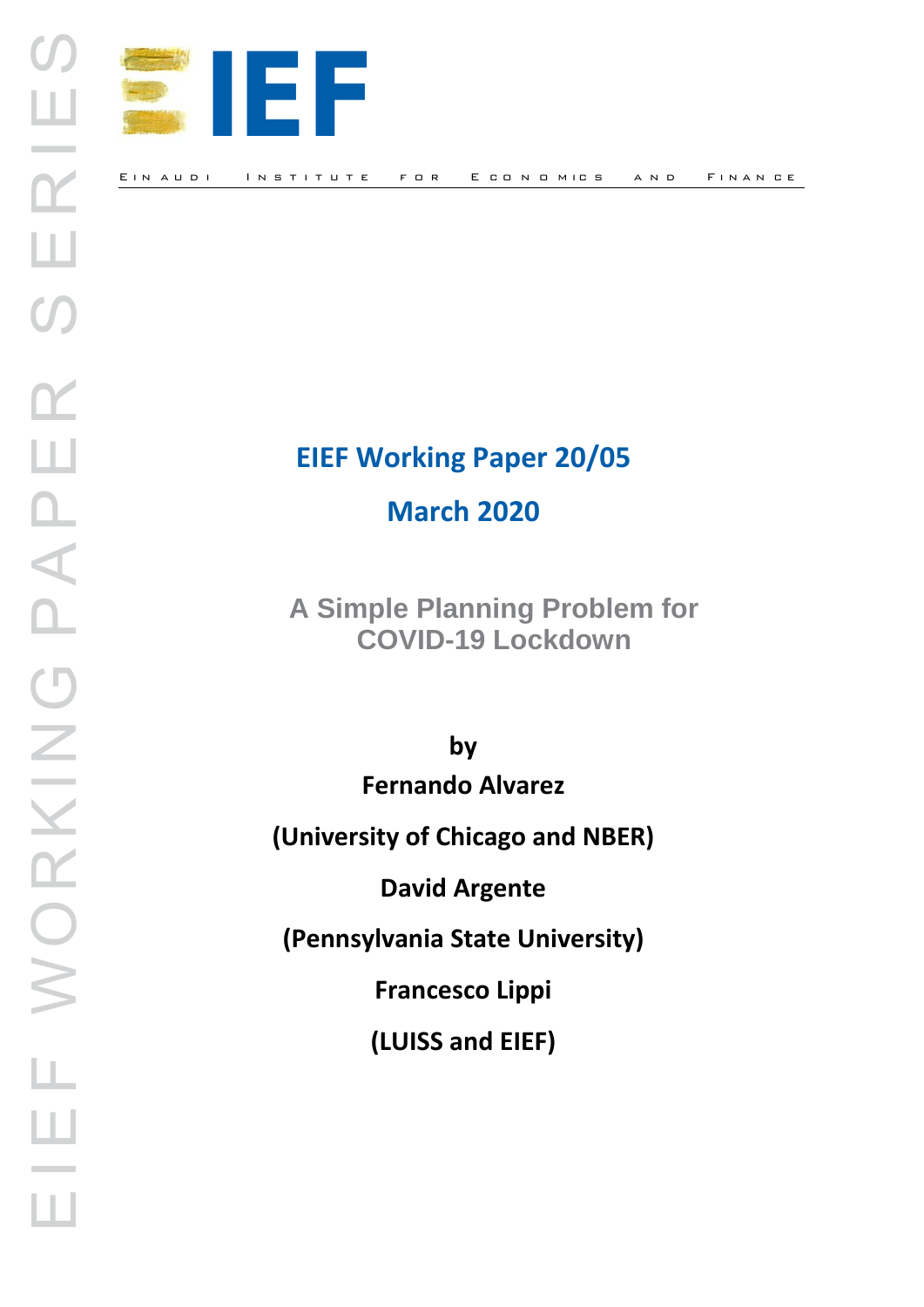# A Simple Planning Problem for COVID-19 Lockdown

#### Fernando Alvarez

#### David Argente

University of Chicago and NBER

Pennsylvania State University

#### Francesco Lippi

LUISS and Einaudi Institute for Economics and Finance

April 6, 2020

#### PRELIMINARY DRAFT

#### Abstract

We study the optimal lockdown policy for a planner who wants to control the fatalities of a pandemic while minimizing the output costs of the lockdown. We use the SIR epidemiology model and a simple linear economy to formalize the planner's dynamic control problem. The optimal policy depends on the fraction of infected and of susceptible in the population. We parametrize the model using micro data on the COVID19 pandemic and the economic breadth of the lockdown. The quantitative analysis identifies the features that shape the intensity and duration of the optimal lockdown policy. Our baseline parametrization is conditional on a  $1\%$  of infected agents at the outbreak, no cure for the disease, and the possibility of testing (identifying those who acquired immunity to the disease). The optimal policy prescribes a severe lockdown beginning two weeks after the outbreak, covers 60% of the population after a month, and is gradually withdrawn covering 20% of the population after 3 months. The intensity of the lockdown depends critically on the gradient of the fatality rate as a function of the infected, and also on the assumed value of a statistical life. The absence of testing increases the economic costs of the lockdown, leads to worse welfare outcomes and shortens the duration of the optimal lockdown.

<sup>∗</sup>First draft, March 23, 2020. We benefited from the comments of Andrew Atkeson, Gadi Barlevy, Mike Golosov, Fausto Gozzi, Francois Gourio, Lars Hansen, Kiminori Matsuyama, Magne Mogstad, Casey Mulligan, Tom Phelan, Filip Rozsypal, Fabiano Schivardi, Rob Shimer, Daniele Terlizzese, Fabrice Tourre, Marcelo Veracierto, Ivan Werning, and panelists and participants on the HELP! (Health and Pandemics Economics Group) seminar on March 27th, the World Bank's Development Policy and Covid-19 e-seminar on April 1st, and the Federal Reserve Bank of Chicago Virtual Macro Seminar on April 3rd.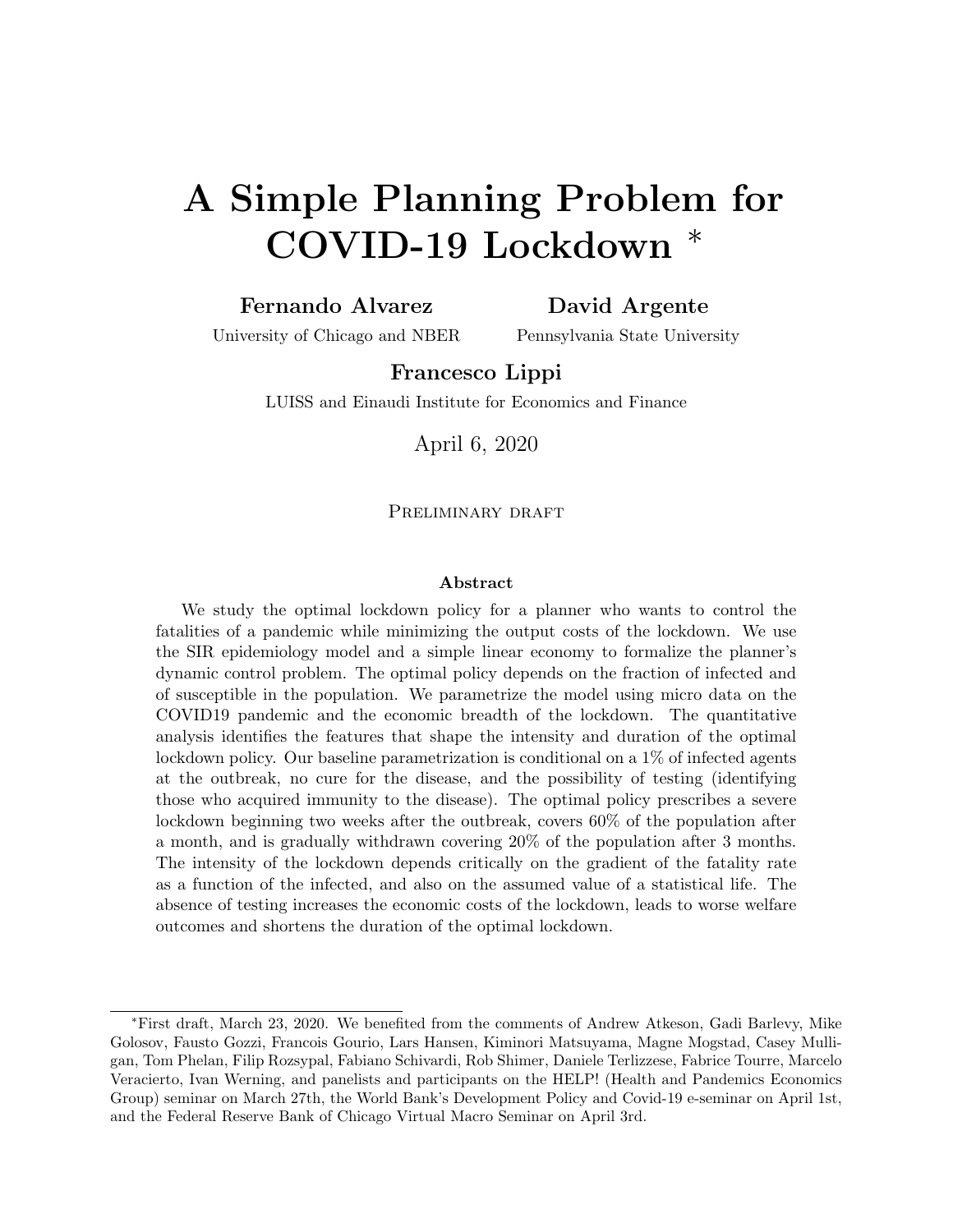### 1 Introduction and Overview

We present a simple optimal control model for the COVID19 epidemic. We adopt a variation in the SIR epidemiology model reviewed and proposed by [Atkeson](#page-29-0) [\(2020\)](#page-29-0) and [Neumeyer](#page-30-0) [\(2020\)](#page-30-0) to analyze the optimal lockdown policy. Our aim is to contribute to the ongoing discussion on the optimal policy response to the COVID shock, see [Barro, Ursua, and Weng](#page-29-1) [\(2020\)](#page-29-1); [Eichenbaum, Rebelo, and Trabandtz](#page-29-2) [\(2020\)](#page-29-2); [Hall, Jones, and Klenow](#page-29-3) [\(2020\)](#page-29-3); [Dewa](#page-29-4)[tripont et al.](#page-29-4) [\(2020\)](#page-29-4); [Piguillem and Shi](#page-30-1) [\(2020\)](#page-30-1); [Jones, Philippon, and Venkateswaran](#page-30-2) [\(2020\)](#page-30-2) and the contributions in the volume by [Baldwin and Weder](#page-29-5) [\(2020\)](#page-29-5).

The typical approach in the epidemiology literature is to study the dynamics of the pandemic, for infected, deaths, recovered, as functions of some exogenously chosen diffusion parameters, which are in turn related to various policies, such as the partial lockdown of schools, universities, businesses, and other measures of diffusion mitigation, and where the diffusion parameters are stratified by age and individual covariates. This is the approach followed for instance by [Ferguson and Et.al](#page-29-6) [\(2020\)](#page-29-6). We use a simplified version of these models proposed by [Atkeson](#page-29-0) [\(2020\)](#page-29-0) to analyze how to optimally balance the fatality induced by the epidemic with the output costs of the lockdown policy. The novel aspect of our analysis is to explicitly formulate and solve a control problem, where the diffusion parameter is chosen to maximize a given social objective and taking into account the dynamic nature of the problem.<sup>[1](#page-2-0)</sup> By computing the optimal policy, and the associated trajectories, we aim to gauge the intensity and duration of the optimal COVID lockdown, and to understand what are the key elements that determine it. A reason to write a planning problem directly is that with social interactions there is an externality to be corrected, as understood in much of the search literature and as carefully analyzed in [Eichenbaum, Rebelo, and Trabandtz](#page-29-2) [\(2020\)](#page-29-2) and [Toxvaerd](#page-30-3) [\(2020\)](#page-30-3).

<span id="page-2-0"></span>The planner's objective is to minimize the present discounted value of fatalities while

<sup>&</sup>lt;sup>1</sup>An optimal control problem based on a very similar epidemiological model can be found in [Hansen and](#page-29-7) [Troy](#page-29-7) [\(2011\)](#page-29-7), but the objective function and the feasible policies are different.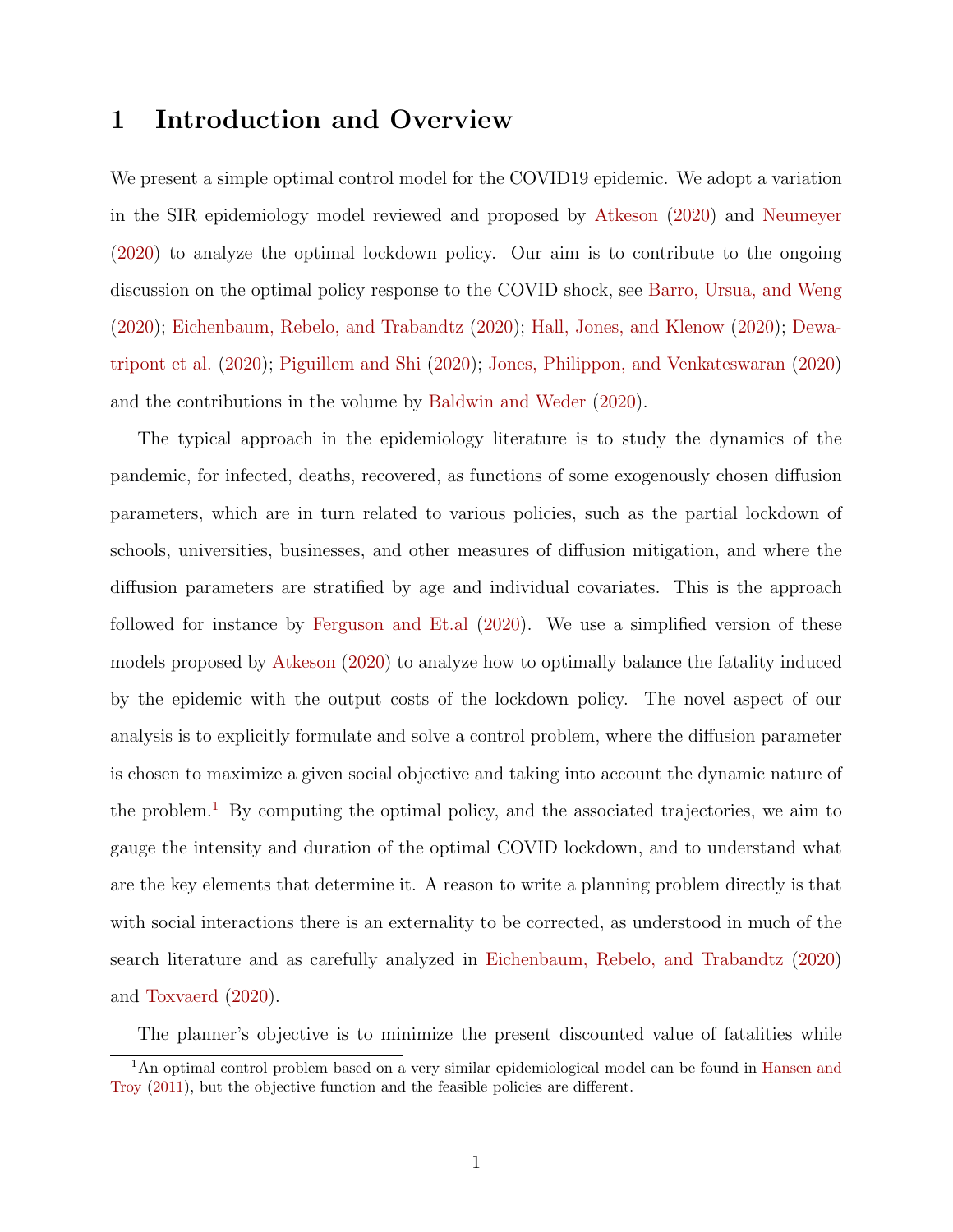also trying to minimize the output costs of the lockdown policy, since agents in lockdown are assumed not to produce. Underlying our setup is a SIR epidemiology model, describing how the virus propagates from the Infected agents to those Susceptible of falling ill, as well as the rates at which, once infected, agents either recover or die. We formulate and solve the problem of a planner who has access to a single instrument to deal with the epidemic: the lockdown of the citizens.<sup>[2](#page-3-0)</sup> The planner's problem features a tradeoff between the output cost of lockdown, which are increasing in the number of susceptible and infected agents, and the fatality cost of the epidemic. The state of the problem is two dimensional and, in spite of its simplicity, it does not have an analytic solution. We study how the optimal intensity and duration of the lockdown depend on the cost of fatalities, as measured by the value of a statistical life, on the effectiveness of the lockdown (the reduction in the number of contacts once the citizens are asked to stay home), and on the possibility of testing, i.e. to identify those who acquired immunity to the disease. We show that if the fatality rate (probability of dying conditional on being infected) is increasing in the number of infected people, as is likely the case once the hospital capacity is reached, the policy maker motive for lockdown is strengthened. But, an optimal gradual lockdown may also arise in the absence of non-linear costs, since the costs and benefits of the policy depend on the state of the system.

We parametrize the model using a range of estimates about the COVID19 epidemic which are obviously uncertain. We explore several variations of our benchmark scenario, including the severity of the congestion effects on the fatality rate, a range of valuations for the value of lost lives, and the possibility of testing and releasing the recovered agents from lockdown. We illustrate these points using a quantitative analysis, accompanied by simulations, summary tables of the main results, and phase diagrams that allow us to study the problem under any initial condition.

<span id="page-3-0"></span>The quantitative results are useful to gauge what parameters of the problem are important

<sup>&</sup>lt;sup>2</sup>While the lockdown is not the only margin of action (other actions might involve reinforcing health treatment capacity and incentivizing the development of vaccines), in the short run this seems to be an important policy tool available and used by several countries.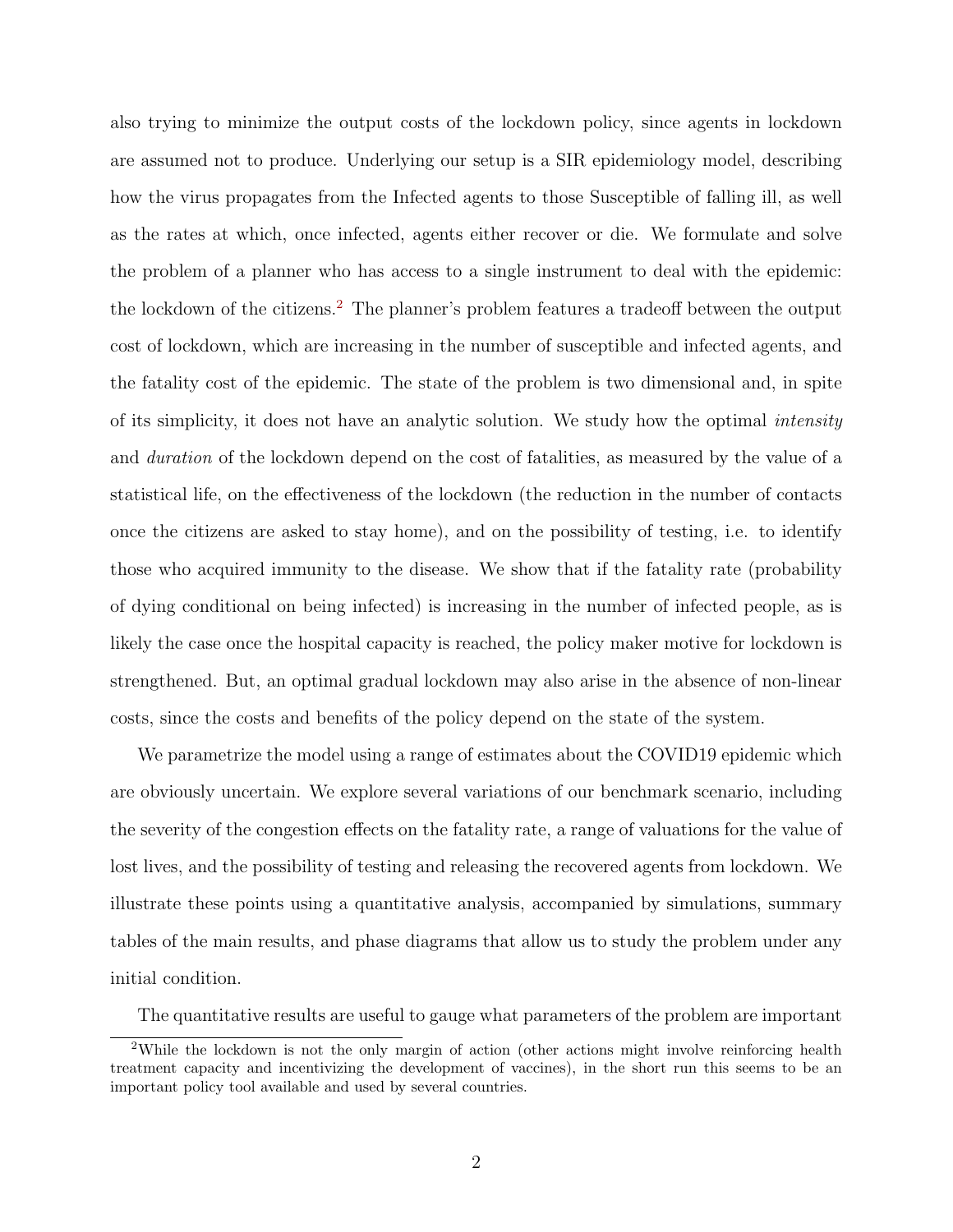in shaping the intensity and duration of the optimal lockdown policy. Several comparative statics analysis are developed. In our baseline parameterization, conditional on a 1% fraction of infected agents at the outbreak, the possibility of testing and no cure for the disease, the optimal policy prescribes a lockdown starting two weeks after the outbreak, covering 60% of the population after 1 month. The lockdown is kept tight for about a full month, and is subsequently gradually withdrawn, covering 20% of the population 3 months after the initial outbreak. The output cost of the lockdown is high, equivalent to losing 8% of one year's GDP (or, equivalently, a permanent reduction of 0.4% of output). The total welfare costs is almost three times bigger due to the cost of deaths (see [Figure 1](#page-18-0) and [Table 2\)](#page-23-0).

These results are based on a relatively pessimistic parameterization of the fatality rate, and on the fraction of the population that would have been infected if there was no lockdown. We show that the intensity of the optimal lockdown depends critically on the gradient of the fatality rate as a function of the infected. If we assume that the fatality rate is constant, the intensity and duration of the lockdown are significantly reduced and, in some cases, completely eliminated, even though the welfare cost of the pandemic remain high. On the other hand, the value of the statistical life we use in our benchmark case (20 times annual GDP per capita) is on the low range of the estimates in the literature. Following [Hall, Jones,](#page-29-3) [and Klenow](#page-29-3) [\(2020\)](#page-29-3), our benchmark value takes into account that the majority of the victims of the virus have a below average life expectancy. A higher value of statistical life (say 30 times annual GDP per capita), makes the abandonment of the lockdown more gradual, taking a bit more than six months to be totally abandoned. Considering a much larger value, in the order of 80 to 140 times the annual GDP per capita, implies a very strict lockdown that lasts for about 9 months, and a year after still has about 15% of the population in lockdown. Finally, our benchmark scenario assumes that there is a test that allows those that recover to go back to work, so that they are not subject to the lockdown. In the absence of such a test the optimal lockdown is shorter, but it involves roughly the same total number of hours lost due to the lockdown (see [Figure 6](#page-27-0) and [Table 2\)](#page-23-0).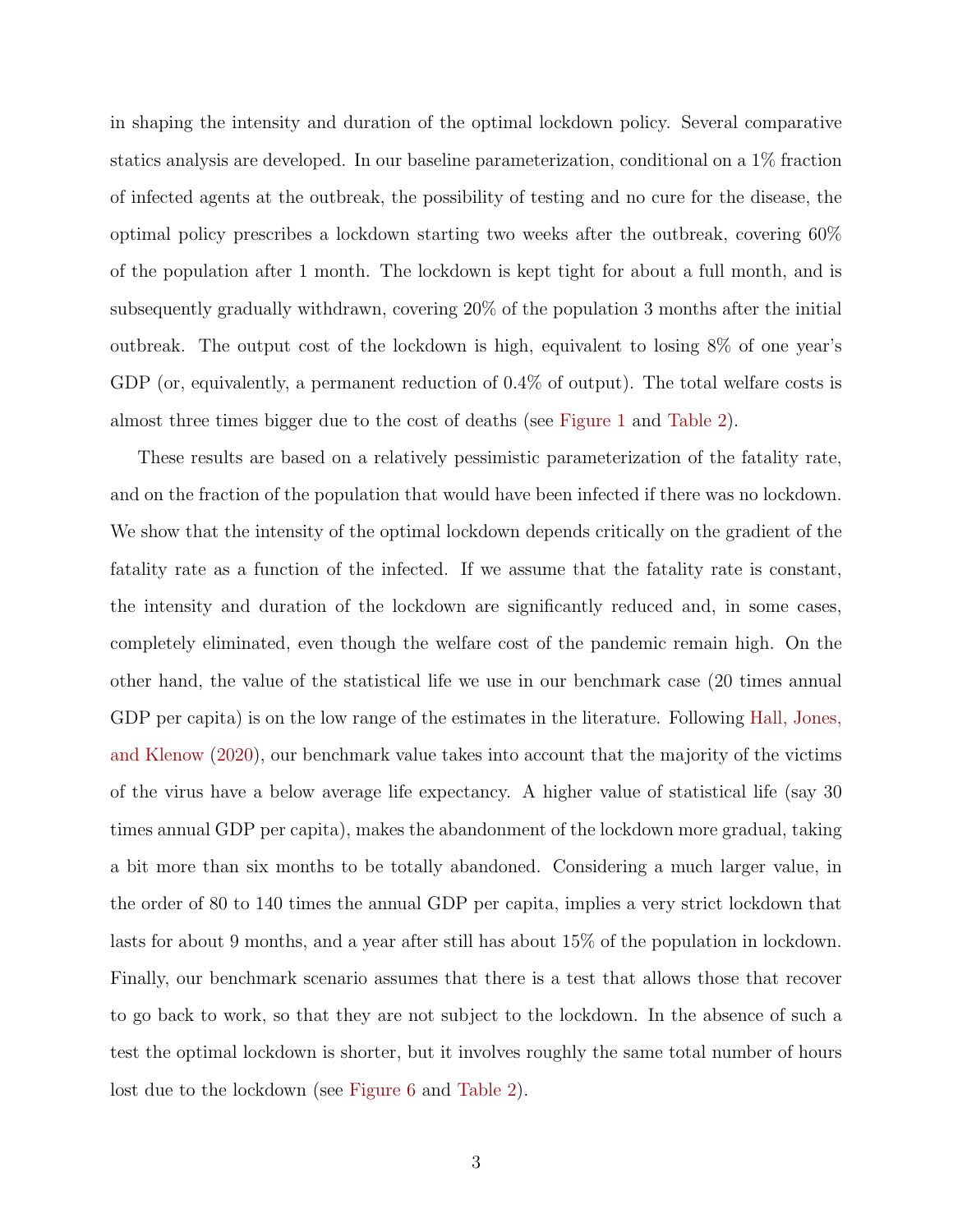A byproduct of the calculations is the benefit of the lockdown policy, measured as a percentage permanent GDP flow of following the optimal policy vs the case of no lockdown (see [Table 2\)](#page-23-0). For instance, for the range of our preferred values, the total welfare cost of the virus is equivalent to a loss of 30% to 40% of one year GDP. From this loss, the part due to lockdown of workers is between 8% and 12% of one year GDP. We also use these measures to analyze the importance of different features. This confirms that the elasticity of the fatality rate to the number of infected is a key determinant of the optimal policy –we found that when the fatality rate is flat the optimal policy is to have no lockdown. As mentioned above, we also analyze the sensitivity of the optimal policy to a large range of values of the a statistical life, and to the unavailability to have a test to avoid locking out immune workers.

Needless to say the analysis has limitations: the underlying model has no heterogeneity in fatality rates nor in diffusion rates, the lockdown policy cannot be differentiated across agent's type (e.g. young versus old, workers vs retirees). We also ignore direct health interventions that might be put in place to mitigate the consequences of the disease (building emergency hospitals, incentivizing the research and cure for the disease). Finally, we ignore the longterm economic consequences of a temporary lockdown, a potentially important effect, whose analysis requires adding one state to the problem.

Our objective is similar to that pursued by [Eichenbaum, Rebelo, and Trabandtz](#page-29-2) [\(2020\)](#page-29-2). While they focus on a competitive equilibrium where a consumption tax is used to slowdown economic activity as well as the epidemic diffusion, we focus on a simpler planner problem that at each time directly mandates the level of lockdown to its citizen. In our setup, the interaction of the law of motion coming from the SIR model and the control of lockdown makes the problem non-convex, which requires the use global methods. Another recent contribution addressing the optimal control problem in the presence of contagion externalities can be found in [Jones, Philippon, and Venkateswaran](#page-30-2) [\(2020\)](#page-30-2).

The paper is organized as follows: the next section describes the planner's problem and the epidemic model. [Section 3](#page-12-0) uses some micro data to calibrate the key model parameters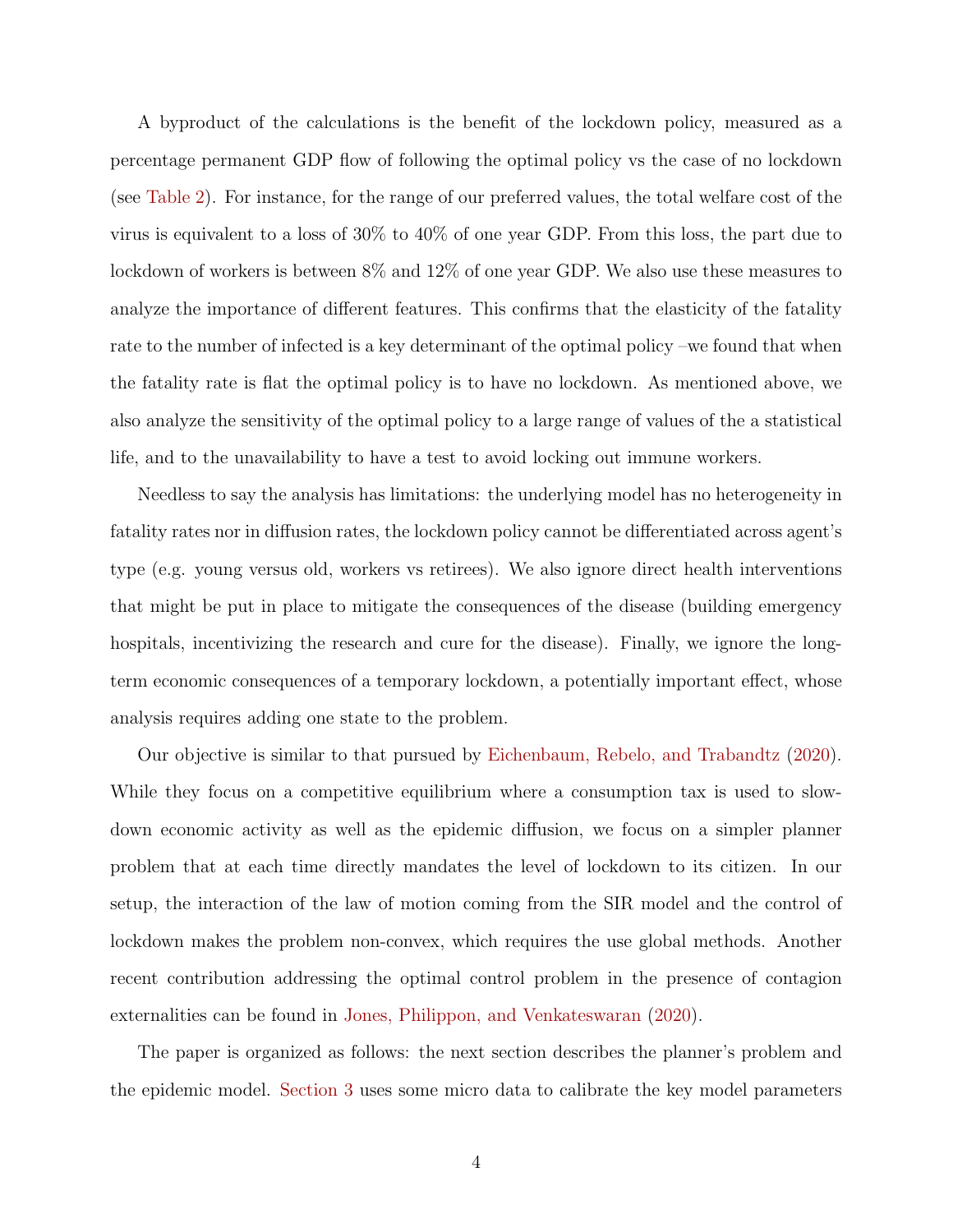drawing from [Atkeson](#page-29-0) [\(2020\)](#page-29-0); [Ferguson and Et.al](#page-29-6) [\(2020\)](#page-29-6). [Section 4](#page-15-0) discusses the preliminary results of the optimal control problem under different scenarios.

## <span id="page-6-1"></span>2 A planner model of lockdown control

We start with a modified version of the, by now well known, SIR model as described in [Atkeson](#page-29-0) [\(2020\)](#page-29-0). Agents can be divided between those susceptible to be infected  $S(t)$ , those infected  $I(t)$ , and those recovered  $R(t)$ , i.e.

$$
N(t) = S(t) + I(t) + R(t) \text{ for all } t \ge 0
$$
\n<sup>(1)</sup>

Typically, in the SIR model those "recovered" include those that have been infected and are now assumed to be immune and those have died. In our case, we will only include those that are alive, so  $N(t)$  will be changing through time, by substracting those that die. We normalize the initial population to  $N(0) = 1$ . The planner can decide to lockdown a fraction  $L(t) \in [0, \bar{L}]$  of those susceptible and those infected, where  $\bar{L} \leq 1$  allows us to realistically consider that even in a disaster scenario some economic activity such as energy and basic food production have to continue. Recovered agents are not in lockdown. A fraction of those that are in lockdown cannot be infected, nor can infect some other susceptible agents. We assume that the lockdown is only partially effective in eliminating the transmission of the virus. When L agents are in lockdown, then  $(1 - \theta L)$  agents can transmit the virus, where  $\theta \in (0, 1]$  is a measure of the lockdown effectiveness. If  $\theta = 1$ , the policy is fully effective in curbing the diffusion, but since some contacts will still happen in the population even under a full economic lockdown, we allow  $\theta < 1$ .

The law of motion of the susceptible agents is:

<span id="page-6-0"></span>
$$
\dot{S}(t) = -\beta S(t)(1 - \theta L(t)) I(t)(1 - \theta L(t))
$$
\n(2)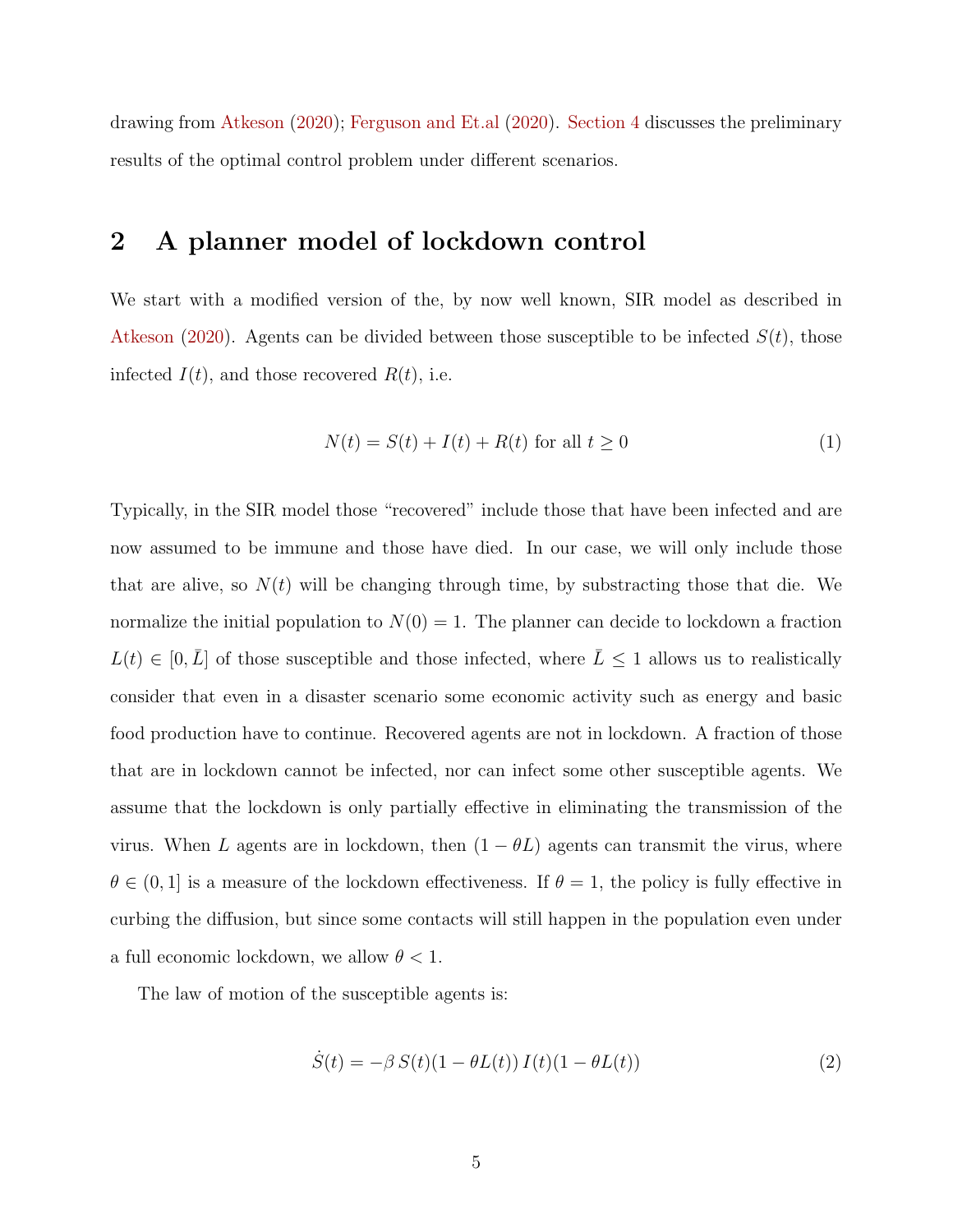where  $\beta$  is the number of susceptible agents per unit of time to whom an infected agent can transmit the virus, among those not in lockdown. All susceptible agents that get the virus become infected. For the infected, a fraction  $\gamma$  recovers, thus:

$$
\dot{I}(t) = \beta S(t)(1 - \theta L(t)) I(t)(1 - \theta L(t)) - \gamma I(t)
$$
\n(3)

A rate  $0 < \phi(I) \leq \gamma$  per unit of time of those infected die. Thus, population decreases due to death among those infected as:

<span id="page-7-2"></span><span id="page-7-1"></span>
$$
-\dot{N}(t) = D(t) = \phi(I(t)) I(t)
$$
\n<sup>(4)</sup>

While we assume that the rate  $\gamma$  at which infected recover is exogenous, the fraction of those recovering that die is assumed to depend on the number of infected  $I$ , given by the function  $\phi$ . Note that in this epidemiological model, locking down a part of the population, while economically costly, can be very powerful to reduce the rate at which susceptible agents become infected. This is because in the standard model, it is the product of the infected and susceptible that determine the new infections per unit of time. Hence, decreasing the number of contacts of each, decreases the new infections by its *square*. This completes the description of the epidemiological block of the model.

We assume that each agent alive produces  $w$  units of output, when she is not in lockdown. Agents are assumed to live forever, unless they die from the infection.<sup>[3](#page-7-0)</sup> The planner discounts all values at the rate  $r > 0$ . We assume that with probability  $\nu$  per unit of time both a vaccine and a cure simultaneously appear, so that all infected are cured and all susceptible become immune, ie. all infected and susceptible become recovered. The planner seeks to maximize:

<span id="page-7-3"></span>
$$
\int_0^\infty e^{-(r+\nu)t} \left( \left( N(t) - \left[ S(t) + I(t) \right] L(t) \right) w + \dot{N}(t) \chi + \frac{\nu}{r} N(t) w \right) dt \tag{5}
$$

<span id="page-7-0"></span><sup>&</sup>lt;sup>3</sup>We introduce a parameter to correct for this in the calculation of the value of a statistical life.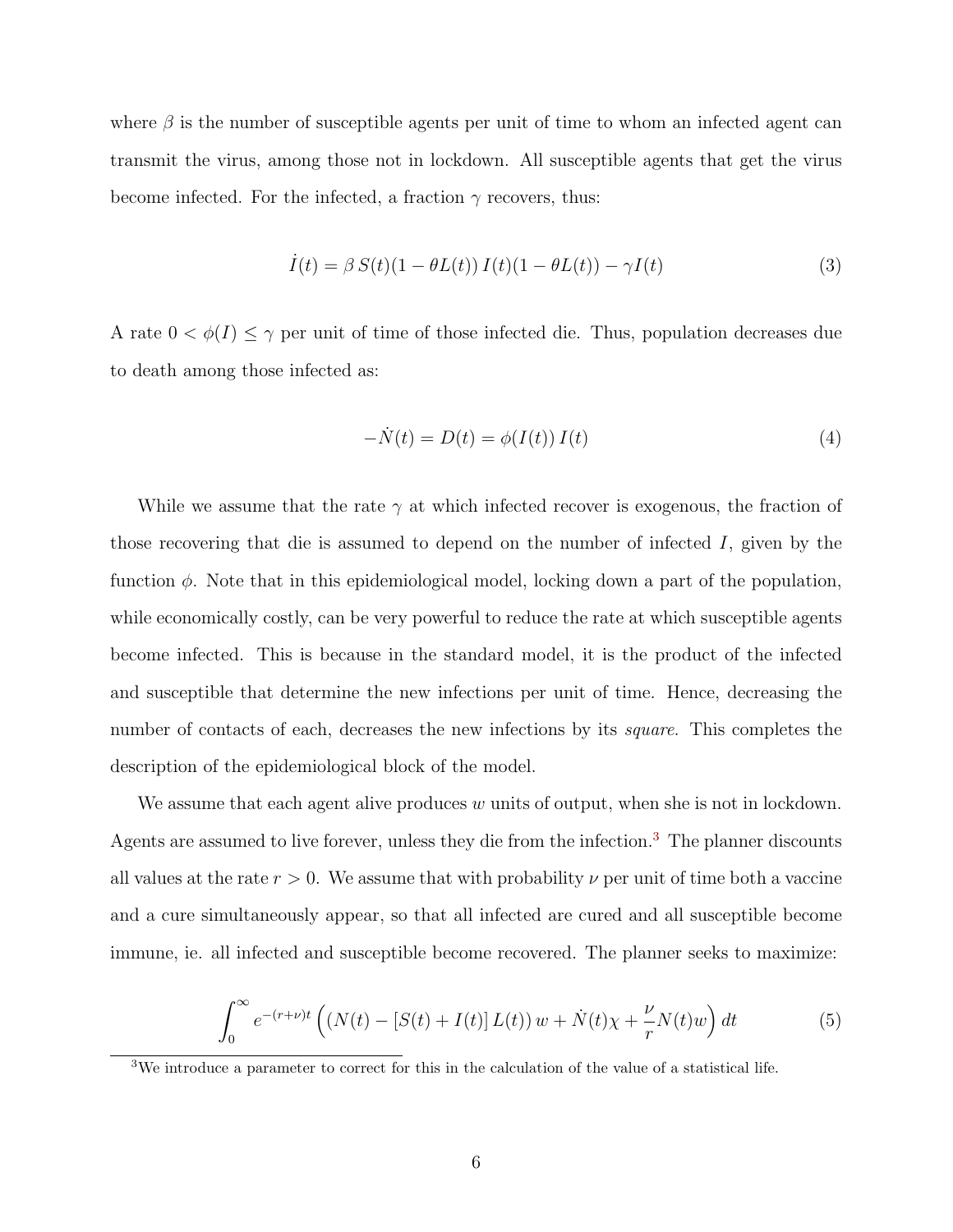by choice of the control  $L(t)$  at all times, i.e. choosing the fraction of agents to lockdown  $L(t)$ . In the baseline case we assume that those that have recovered from the virus can be identified, say with an antibody test, and don't need to be locked down; we also explore the case where such a test in not available. The objective function includes the present value of the output of those alive, as well as an extra cost  $\chi$ , in units of output, for each agent that dies as a consequence of the virus above and beyond the loss output. The term  $\frac{\nu}{r}N(t)w$ is the product of the probability that a cure takes place  $\nu$  times the discounted value of output from there on,  $wN(t)/r$ . The planner's problem is subject to the law of motion of the susceptible individuals [equation](#page-7-2)  $(2)$ , the infected equation  $(3)$ , the population, equation  $(4)$ , and an initial condition  $(N(0), I(0), S(0))$  with  $I(0) > 0$  and  $S(0) + I(0) \geq N(0)$ . Below we give an equivalent, perhaps easier to interpret, formulation of the planner's objective function in terms of the output cost of lock down and the cost of fatalities evaluated using the value of a statistical life.

Discussion of modeling assumptions We now briefly review the key assumptions of the model:

- 1. We restrict the extent of the lockdown to  $\overline{L} \leq 1$ . This is to take into account, in a very rough manner, that some sectors cannot shut down even with the most severe lockdown, such as health, basic services, food production and distribution, etc.
- 2. If  $\theta = 1$  the lockdown is able to completely stop the infections process, i.e. to achieve  $\dot{S} = 0$  (at  $L = 1$ ). If  $\theta < 1$  the effectiveness of the lockdown policy is partial (people keep transmitting the virus) but at a lower rate. We will choose as a baseline  $\theta = 0.5$ , which we deem as reasonable, but we acknowledge we have no hard evidence to lean on.[4](#page-8-0)

<span id="page-8-0"></span><sup>&</sup>lt;sup>4</sup>This choice of  $\theta$  has the interesting feature of making the marginal effect of the quadratic search effect of lockdown on the transmission of the virus the same as in the linear case. By this we mean that for  $\theta = 0.5$ the term  $(1 - \theta L)^2$ , which gives the reduction in transmission of the virus in [equation](#page-7-1) [\(2\)](#page-6-0) and equation [\(3\)](#page-7-1), has the same derivative with respect to L as the linear case of  $(1 - L)$  at no lockdown  $(L = 0)$ .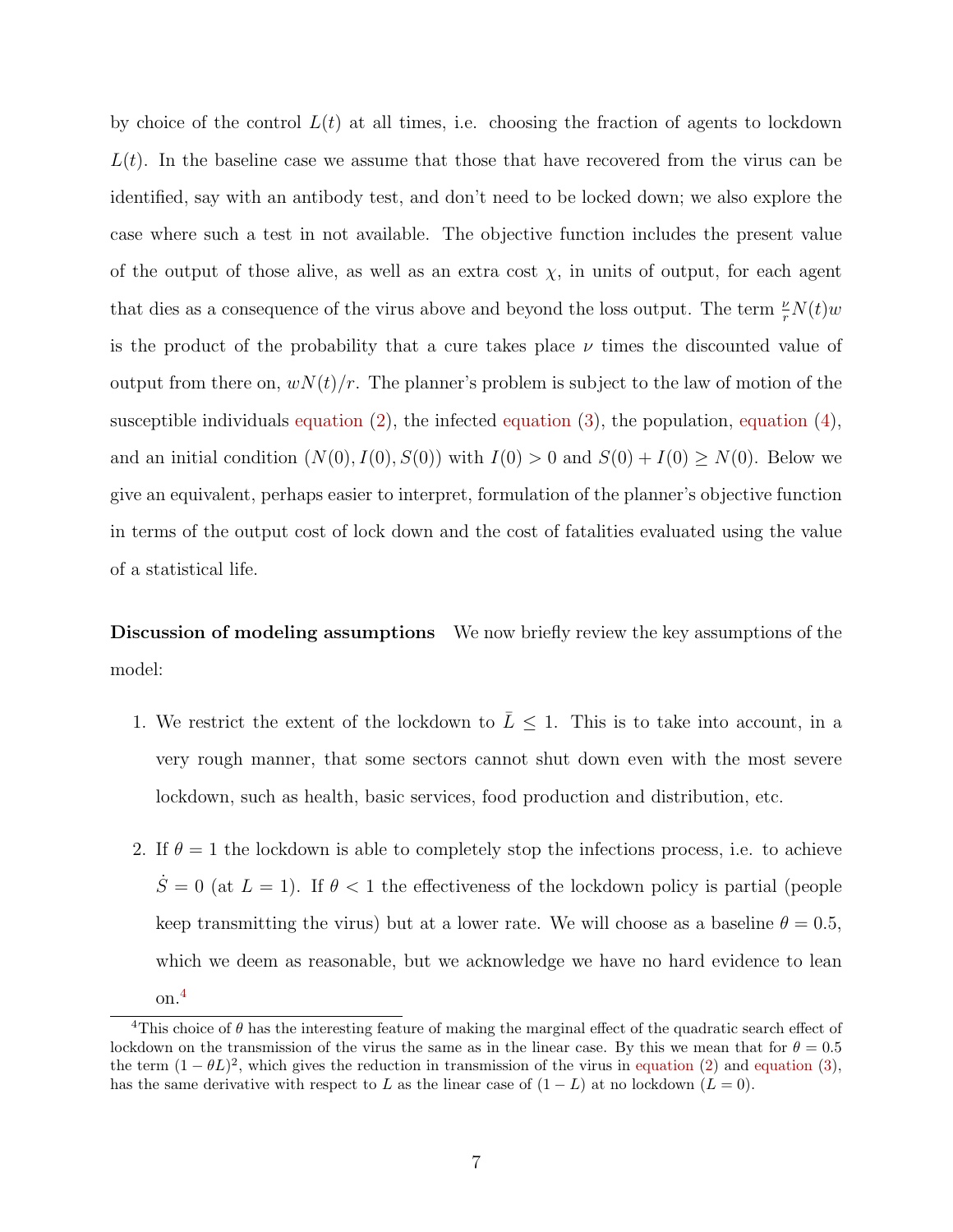- 3. Those recovered are assumed to be immune and, in our benchmark analysis with a test  $(\tau = 1)$ , we assume the recovered are not locked down. It seems like a property of any optimal policy, provided that previously infected agents cannot contract the infection again (see [Dewatripont et al.](#page-29-4) [\(2020\)](#page-29-4) for a related policy). The case with no test ( $\tau = 0$ ), when everybody must be in lock down, is also discussed.
- 4. In the law of motion for S and I given by [equation](#page-6-0) [\(2\)](#page-6-0) and [equation](#page-7-1) [\(3\)](#page-7-1), we do not scale by the population  $N(t)$  to compute the number of infected at time t. Instead we simply write,  $\beta I(t)S(t)(1-\theta L(t))^2$ , instead of  $\beta I(t)S(t)(1-\theta L(t))^2/N(t)$ . This seems to be the standard in the SIR literature, although it will be preferable to scale them by  $N(t)$ . Since some agents die, this cannot be done by simple setting  $N(0) = 1$ . We follow the literature, since this also saves one state variable.
- 5. Note that the assumption in the SIR model that new infections are proportional to the product of  $S$  and  $I$ , means that when one assume that it can lockdown those that have contacts, the term  $(1 - \theta L)$ , i.e the fraction not lockdown, enters in a quadratic form. Hence, if  $(1 - \theta L)$  is one half, it has the effect to reduce to one-fourth the rate of transmission of infections in that period. This is similar to the feature in search theory aptly named "quadratic search".
- 6. We assume that agents who are infected, but not in lockdown, can still produce as much as those susceptible or recovered not in lockdown. This can be easily changed, but a better model will have two types of infected, one with symptoms and one without. Those with symptoms should be lockdown first, and only after them, one should isolate the rest.<sup>[5](#page-9-0)</sup>
- 7. We assume that agents in lockdown do not produce. A more realistic model will have at least some agent who can produce, even in lockdown (working remotely). This variation

<span id="page-9-0"></span><sup>&</sup>lt;sup>5</sup>We do not include an intermediate state  $E(t)$ , as it is done in some of the SIR models –see Atkeson's note–, where agents have no symptoms but can transmit the virus. This may be interesting to include.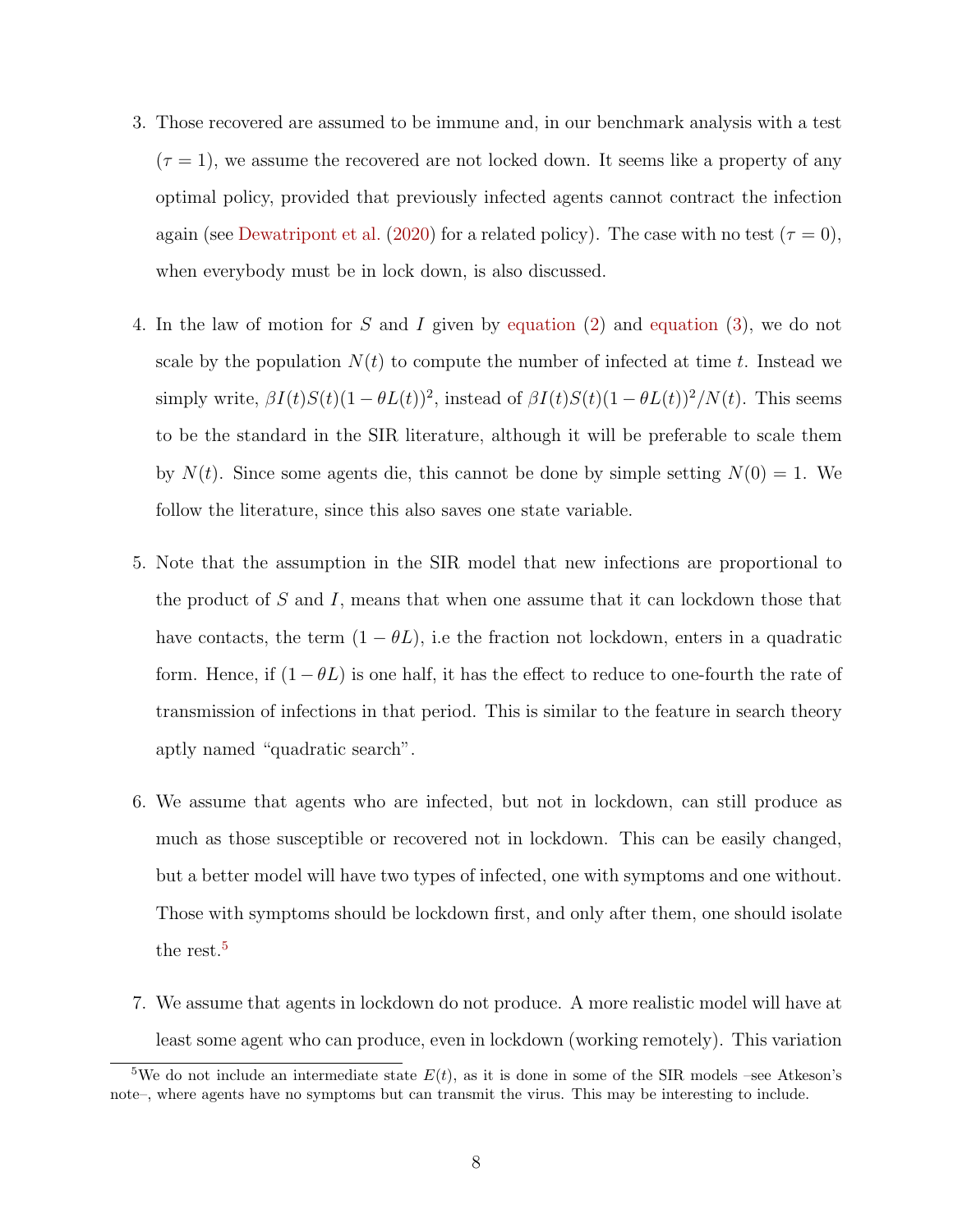is easy to explore by adding a relative productivity loss parameter in front of the  $S + I$ term in the objective function.

- 8. The assumption that  $\phi(I)$  is increasing in I, postulated in [equation](#page-11-0) [\(8\)](#page-11-0), captures that as I increases, the capacity to treat patients diminishes and the rate at which an infected agent dies increases.
- 9. We assume that all agent are infinitely lived, except for the risk of dying after contracting the virus. This simplification is acceptable given the short time horizon of the problem. On the other hand, not having an explicit age structure yields unrealistic effects on the impact of mortality risk.
- 10. The planning problem incorporates two types of cost. One is the economic activity lost during a lockdown among those susceptible and infected, and also due to the death of infected agents. Note that since we model an infinitely lived agent, the death of an infected person implies a cost equal to the present value of this person's income, which overestimates the economic cost of death, measured as the value of a statistical life. In the model parameterization discussed below, we use the extra term for the cost of each death  $(\chi)$  to adjust the valuation of the years lost in term of typical consumption to the finite remaining years of life span, as done in the literature that uses the value of a statistical life  $(v.s.l)$  and the adaptations to this particular application.

An equivalent planner minimization problem. We can rewrite the problem in [equa](#page-7-3)[tion](#page-7-3) [\(5\)](#page-7-3) into an equivalent one that conserves on the state space and has a perhaps simpler interpretation. So far we described the case where those that recover can be identified and hence not subject to lockdown. Below, we also consider the case that such a test is not available so that the lockdown must apply to the entire population. The parameter  $\tau = 1$ will indicate that the test is available which is our baseline case; we will also discuss the case where  $\tau = 0$ , i.e. the test it is not available.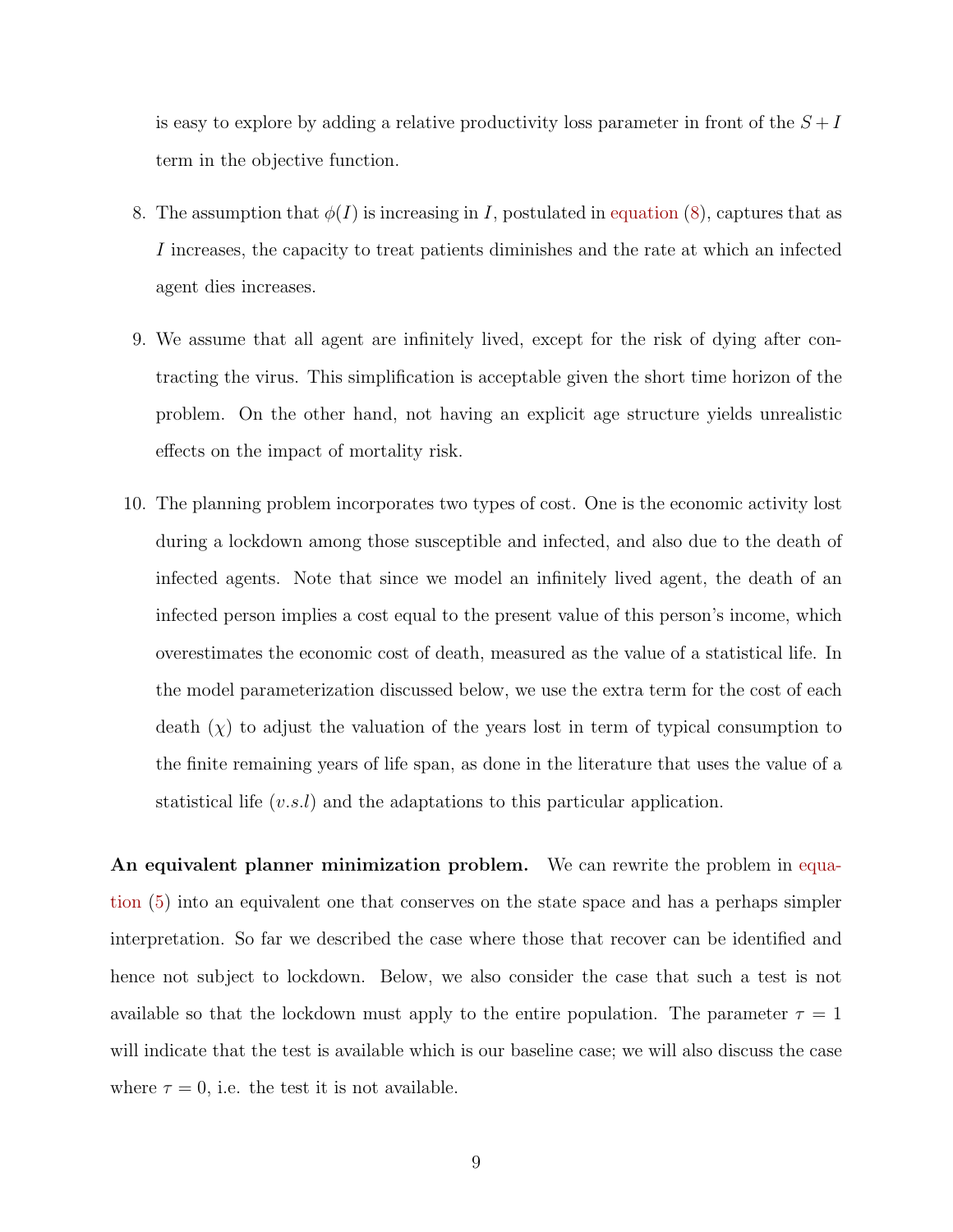The problem of the planner consists in minimizing the present value, discounted at rate  $r + \nu$ , of the following flow cost:

<span id="page-11-2"></span>
$$
wL\Big[\tau(S+I) + 1 - \tau\Big] + I\phi(I)\Big[\frac{w}{r} + \chi\Big]
$$
\n<sup>(6)</sup>

so the cost of having a state  $(S, I)$  and a current control L is that an amount  $wL(S + I)$ of output by the susceptible and infected is lost if the test is available  $(\tau = 1)$ , or that an amount wL is lost in the case in which the test is not available  $(\tau = 0)$ .

The cost of fatalities due to the infection is given by the present value of output that they would have produced,  $w/r$ , as well as by the extra cost of death,  $\chi$ . Of course, what matters for the problem is the magnitude  $\left[\frac{w}{r} + \chi\right]$ , which has the same units as the value of a statistical life.

Thus, we can write the objective function as:

$$
\int_0^\infty e^{-(r+\nu)t} \left( wL\left(t\right) \left[ \tau(S(t)+I(t)) + 1 - \tau \right] + I\left(t\right) \phi\left(I\left(t\right)\right) \left[ \frac{w}{r} + \chi \right] \right) dt \tag{7}
$$

This problem has a two-dimensional state,  $(S, I)$ .<sup>[6](#page-11-1)</sup> Recall that by adjusting  $\chi$  one controls the weight of fatalities relative to a unit of output. Indeed our benchmark case is very close to trade off a unit of output loss with the statistical value of a life, as commonly measured.

The per day rate at which infected people die, which we refer to as the fatality rate, is assumed to have the following functional form

<span id="page-11-0"></span>
$$
\phi(I) = \varphi + \kappa I \tag{8}
$$

which reflects that the capacity to treat patients diminishes and, as a result, the rate at

<span id="page-11-1"></span><sup>&</sup>lt;sup>6</sup>The problem formulation assumes testing is available or not, through the parameter  $\tau$ . It would be interesting to modify the setup so that  $\tau$  would also be a control, incorporating its associated cost. Notice that in [equation](#page-11-2) [\(6\)](#page-11-2) when  $\tau = 0$  the output cost is  $wL(t)$ , while the actual cost would be slightly smaller and equal to  $wN(t)L(t)$ , where  $N(t) < N(0)$  since a small part of the population has died by time t. We use this simplification to maintain a parsimonious state space, as common practice in SIR models.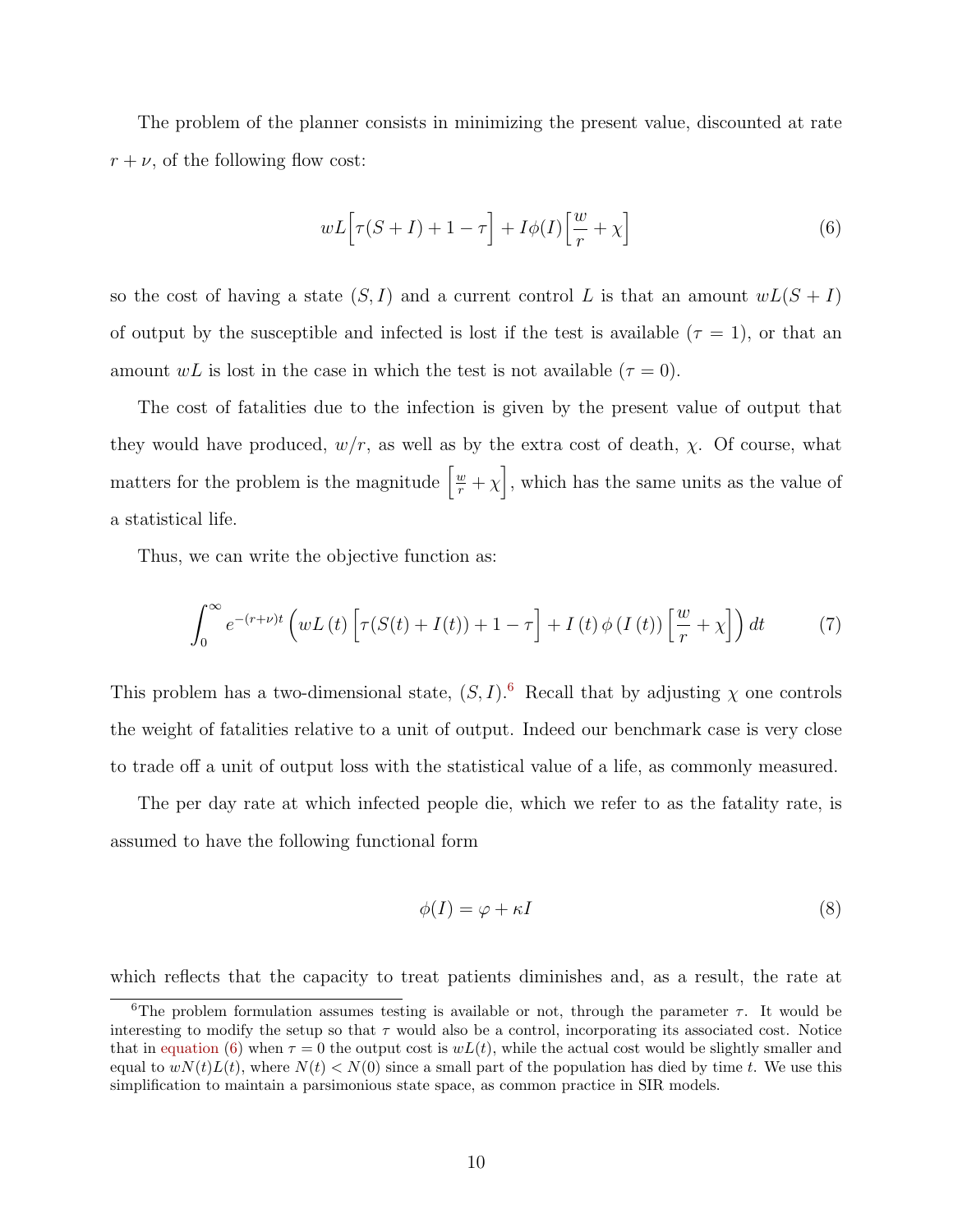which infected agents die increases.

The planner solves the following Bellman-Hamilton-Jacobi equation:

$$
(r+\nu)V(S,I) = \min_{L\in[0,\bar{L}]} \left[\tau(S+I) + 1 - \tau\right] + I\phi(I) \left[\frac{w}{r} + \chi\right] +
$$
  

$$
- \left[\beta S(t)(1 - \theta L(t)) I(t)(1 - \theta L(t))\right] \partial_S V(S,I)
$$
  

$$
+ \left[\beta S(t)(1 - \theta L(t)) I(t)(1 - \theta L(t)) - \gamma I(t)\right] \partial_I V(S,I)
$$
 (9)

The domain of V is  $(S, I) \in \mathbb{R}^2$  such that  $S + I \leq 1$ . Note that  $V(S, I)$  can be interpreted as the minimum expected discounted cost of following the optimal policy in units of output loss. Recall that if  $\phi(I) = 0$ , then the value of the objective of the planner at time  $t = 0$  will give  $N(0)w$ . Thus, the quantity  $rV(S, I)/w$  converts the stock-value of the value function into a ratio of the flow cost relative to output at time  $t = 0$ , when there is no virus. We solve this problem by discretizing the model to weekly intervals, using value function iteration over a large non-linear grid for  $(S, I)$ . Finally, we notice that the value function has simple analytic expressions on the boundary of its domain, where the lockdown policy is not exercised. In particular, on the  $I = 0$  axis we have  $V(S, 0) = 0$ , for all  $S \in (0, 1)$ , so that the cost is zero if nobody is infected. On the  $S = 0$  axis we have  $V(0, I) = \frac{(w + \chi)I}{r} \left( \frac{\varphi}{r + \nu + \gamma} + \frac{\kappa I}{r + \nu + \gamma} \right)$  $\frac{\kappa I}{r+\nu+2\gamma}$  for all  $I \in (0, 1)$ .

### <span id="page-12-0"></span>3 Parametrization of the model

We parameterize the model using data from the World Health Organization (WHO) compiled by the Johns Hopkins University Center for Systems Science and Engineering (JHU CCSE) while acknowledging, like the rest of the recent literature, that at this point there is considerable uncertainty about infection, recovery, and mortality rates. The data includes the total cases, including separately those that have recovered and those that have died. We define active cases as the total number of cases minus those that either recovered or died.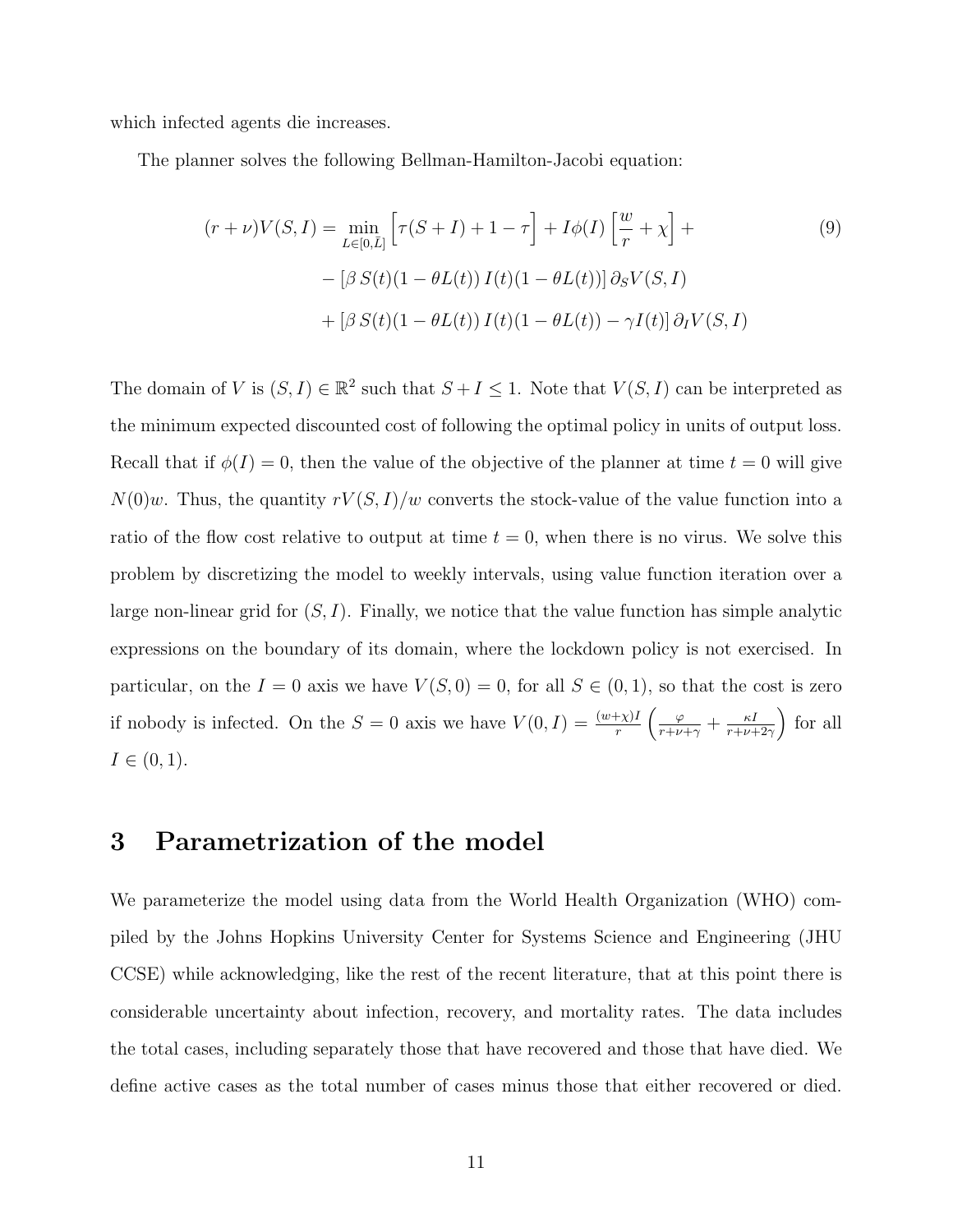We use daily observations of all the countries that have registered at least 100 active cases and include observations of the first 25 days after they first cross this threshold.

To calibrate  $\beta$ , the rate at which individuals who are infected bump into other people and shed virus onto those people, we use the daily increase in active cases and assume a value of 20 percent. The parameter  $\gamma$  governing the rate (per day) at which infected people either recover or die is considered a fixed parameter of the disease and is set to  $\gamma=1/18$  reflecting an estimated duration of illness of 18 days as in [Atkeson](#page-29-0) [\(2020\)](#page-29-0) but also consistent with the fraction of infected agents that recovered or died according to the WHO as compiled in JHU CCSE.

We set the fatality rate  $\varphi=0.01 \times \gamma$ , which is consistent with the age-adjusted fatality rate estimated form the *Diamond Princess* cruise ship and with the lower bound mortality rate in the city of Vo' Euganeo – two cases where there has been extensive testing. We set  $\kappa$ =0.05  $\times$   $\gamma$  so the fatality rate is 3 percent when 40 percent of the population is infected. There is considerable uncertainty on the fatality rate, mostly because the true rate of infected is not really know. For instance, [Eran, Jay, and Sood](#page-29-8) [\(2020\)](#page-29-8) argue that the number of infected is probably at least an order of magnitude larger, and thus the mortality rate much smaller.

We set the planner's discount factor to be consistent with a 5 percent annual interest rate and the per unit of time probability  $\nu$  that a vaccine and a cure will appear so that it implies that it takes on average a year and a half for these medical discoveries to become available. We normalize output  $w=1$  and set the extra cost of dying  $\chi$  to zero. Note that in this case a unit of output produced by each agent,  $w$  can be interpreted as GDP per capita, let say 65,000 USD. On the other hand, using  $r = 0.05$  (5% per year) and  $\chi = 0$ , then the shadow cost of each life lost used by the planner is  $[w/r + \chi]$ , which is 20 times annual GDP per capita, or about \$1.3 Million.

Our choice of the benchmark value for  $\chi = 0$ , and hence of the penalty deaths, is in line with [Hall, Jones, and Klenow](#page-29-3) [\(2020\)](#page-29-3). These authors use an utilitarian criterium to value the extra years of life lost among those likely to die due to the infection, obtaining a cost of about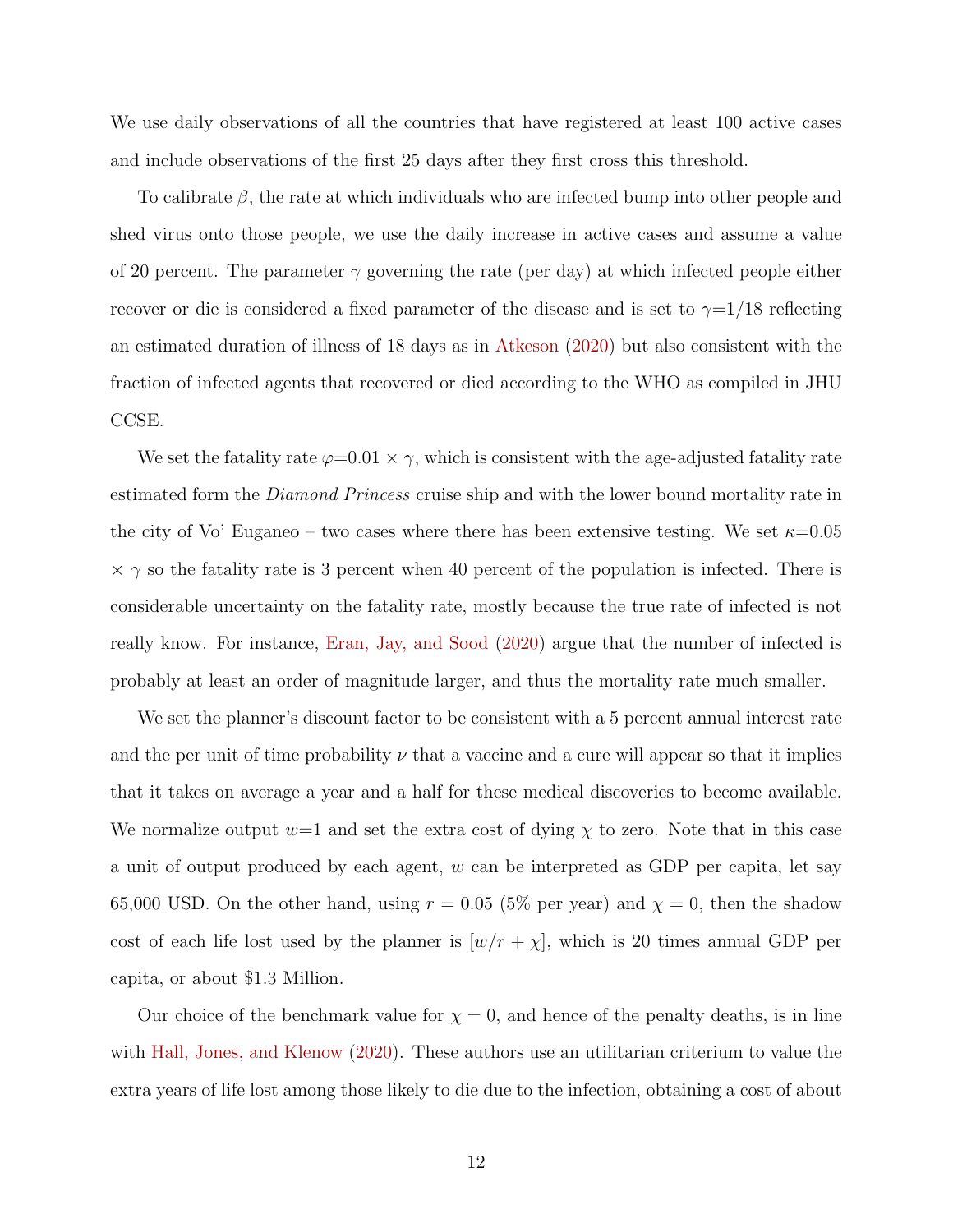30 times per capita annual consumption, which is very close to our benchmark value of 20 times annual GDP per capita.<sup>[7](#page-14-0)</sup> The value of 20 annual per capita GDP is much lower than the typical figures for statistical value of life, which are closer to \$ 10 million, see [Kniesner](#page-30-4) [and Viscusi](#page-30-4) [\(2020\)](#page-30-4), or about 150 GDP per capita. We will report result for half this value, i.e. with a penalty of 10, and 30 annual GPD per capita, as well as for values closer to the typical value of statistical life, of 80 and 140 times annual GDP per capita.

Lastly, we assume that even in a disaster scenario, economic sectors such as health, government, retail, utilities, and food manufacturing will continue. These sectors combined account for 25-30% of GDP (2018). Thus, we set  $\bar{L} = 0.7$ .

| Parameter     | Value                | Definition/Reason                                                     |
|---------------|----------------------|-----------------------------------------------------------------------|
| $\beta$       | 0.20                 | Daily increase of active cases if unchecked                           |
| $\gamma$      | 1/18                 | Daily rate of infected recovery (includes those that die).            |
| $\varphi$     |                      | $0.01 \times \gamma$ IFR: fatality per active case (per day).         |
| $\kappa$      | $0.05 \times \gamma$ | Implies a 3 percent fatality rate with 40 percent infected.           |
| $\mathcal{r}$ | 0.05                 | Annual interest rate 5 percent.                                       |
| $\nu$         | 0.667                | Prob rate vaccine $+$ cure (exp. duration 1.5 years)                  |
| Ī             | 0.70                 | 1 - GPD share health, retail, government, utilities, and food mfg.    |
| $\theta$      | 0.50                 | Effectiveness of lockdown                                             |
| $\chi$        | $\overline{0}$       | Value of Statistical Life 20 $\times$ w (i.e. $v.s.l \approx $1.3M$ ) |

<span id="page-14-1"></span>Table 1: Parameter Values for Benchmark Case

<span id="page-14-0"></span><sup>7</sup>Following [Hall, Jones, and Klenow](#page-29-3) [\(2020\)](#page-29-3) and the literature they refer to, one can use that a year of life lost is valued as three times annual consumption. Then, following their ideas, one can compute the expected number of years of lives lost to those that die as a consequence of the virus, conditional on being infected. They obtain a number between 10 and 15 years, with 10 being their headline figure. Thus,  $3 \times 10 \, years \times$ annual consumption per capita =  $3 \times 10 \text{ years} \times 2/3 \times$  annual GDP per capita =  $20 \times$  annual GDP per capita.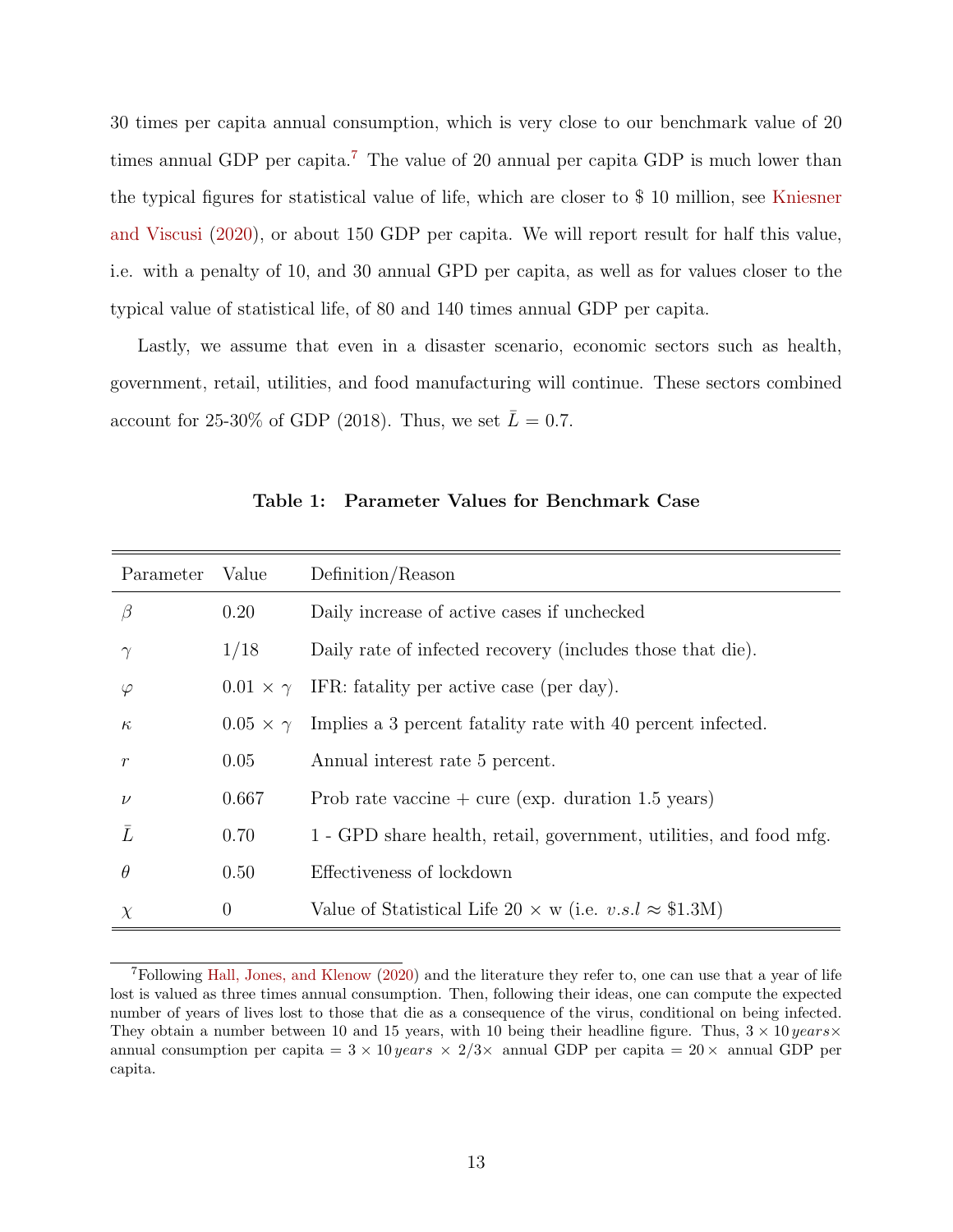#### <span id="page-15-0"></span>4 Results

In this section, we present the result for our numerical calculations. We display the time path of the optimal policy starting at  $I(0) = 0.01$ , i.e. one percent of population infected at  $t = 0$  for our benchmark parameter values.<sup>[8](#page-15-1)</sup> In particular, we display the time path of the optimal lockdown policy  $L(t)$  as function of time, the fraction of the population for which lockdown applies  $L(t)[\tau(S(t) + I(t)) + 1 - \tau]$ , the path of infected  $I(t)$ , and the total accumulated fraction of dead up to time t. Recall that  $N(0) = 1$ , so both infected and the stock of dead can be all interpreted as fraction of the initial population. In this graphs, the horizontal axis is time, conditional on the cure-vaccine not occurring before that period. For comparison, we also plot the path if there is no lockdown policy, i.e. for  $L(t) = 0$  for all  $t \geq 0$ . We complement these time paths with other type of figures: heat maps of the policy as a function of the state, including phase diagrams, and a 3-D representation of the value function, as well as with a table with the value of following the policy across different scenarios.

Benchmark case. We present the result for our benchmark case first, and then we do some sensitivity analysis. On one hand, our benchmark case favors a policy of lockdown due to the following features: (i) the chosen values for the parameters  $\beta$  and  $\gamma$  of the SIR model imply that a large fraction will be exposed to the virus if unchecked,  $\lim S(t) \approx 0.97$  as  $t \to \infty$ , (ii) we assume that the fatality rate can increase from 1% to up to 3% of those infected when fraction of infected goes from  $5\%$  to  $40\%$ , and *(ii)* we assume that those recovered can be identified and hence they are not lockdown. On the other hand, our benchmark case uses a value of statistical life of 20 times annual per capita GDP, which is in line with utilitarian values of life for those likely to be affected by COVID-19, see [Hall, Jones, and Klenow](#page-29-3) [\(2020\)](#page-29-3), but an order of magnitude smaller than the average value of a statistical life used in other public policy evaluations. We conduct sensitivity analysis for each of the these assumption

<span id="page-15-1"></span><sup>&</sup>lt;sup>8</sup>We assume that the initial fraction of the population susceptible is 98%, or  $S(0) = 0.98$ .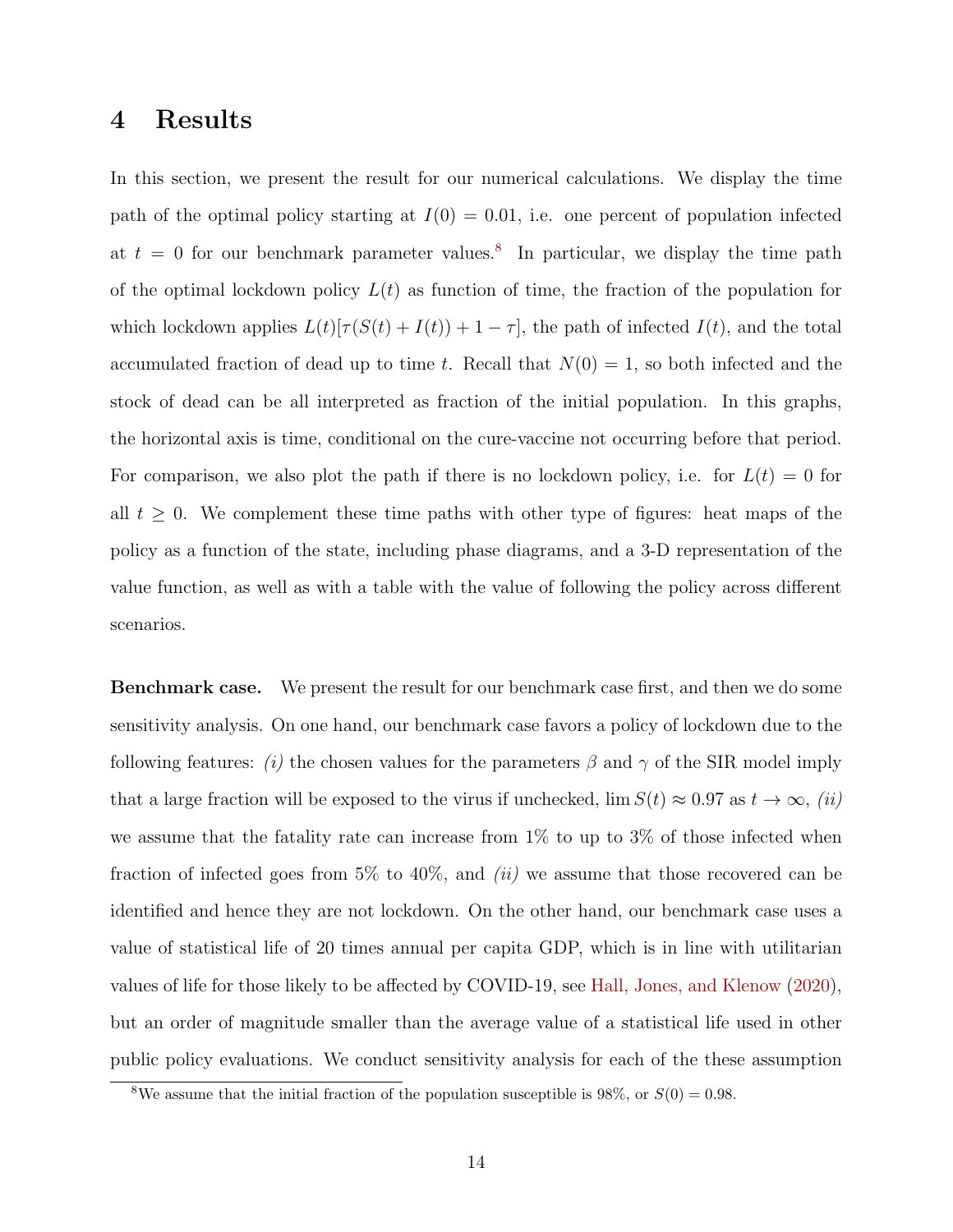below.

In what follows, we first present the result for our benchmark parameter case, in [Figure 1](#page-18-0) and [Figure 3,](#page-24-0) as well as its associated value function and optimal policy [Figure 2.](#page-19-0) A phase diagram for the benchmark case is shown in [Figure 7.](#page-28-0) For the benchmark parameter values, the top panel of [Figure 1](#page-18-0) shows that the lockdown starts only after two weeks. For these parameters, the fraction of the population in lockdown peaks at 60%, about 10 days after the lockdown starts, and decreases to be below 10% of the population by the sixteenth week after the lockdown started. The lockdown ends in about 4 months. This implies a considerable flattening of the curve of infected, as can be seen in the midle panel of the figure, by comparing the red (without no lockdown) vs blue lines (with optimal policy). In the long run, the total number of deaths is about 0.80% smaller with the optimal policy, as can be seen in the bottom panel of the figure.

Lower effectiveness of lockdown. We explore the sensitivity to parameter values by changing the effectiveness of the lockdown, i.e. by reducing it from  $\theta = 0.5$  to  $\theta = 0.3$ . In the case of less effective lockdown, displayed in [Figure 3](#page-24-0) i.e. lower  $\theta$ , the duration and severity are lower. The fraction of population peaks in approximately 20 days, but it decreases at a faster rate, reaching zero lockdown two months after the lockdown started. Instead, if the lockdown where to be more effective, say  $\theta = 0.7$ , the duration will be even longer –case not displayed in figures.

Constant fatality rate function (no congestion of health care system). Importantly, the results change dramatically, in the sense that it is essentially optimal to have zero lockdown, if  $\kappa = 0$ . This is the case where the fatality rate is constant at 1\%, so there is no congestion on the health care system.

Different values of statistical life. In [Figure 4](#page-25-0) we explore the consequence of a smaller implied statistical value of life, half the value of the benchmark case. Unsurprisingly, the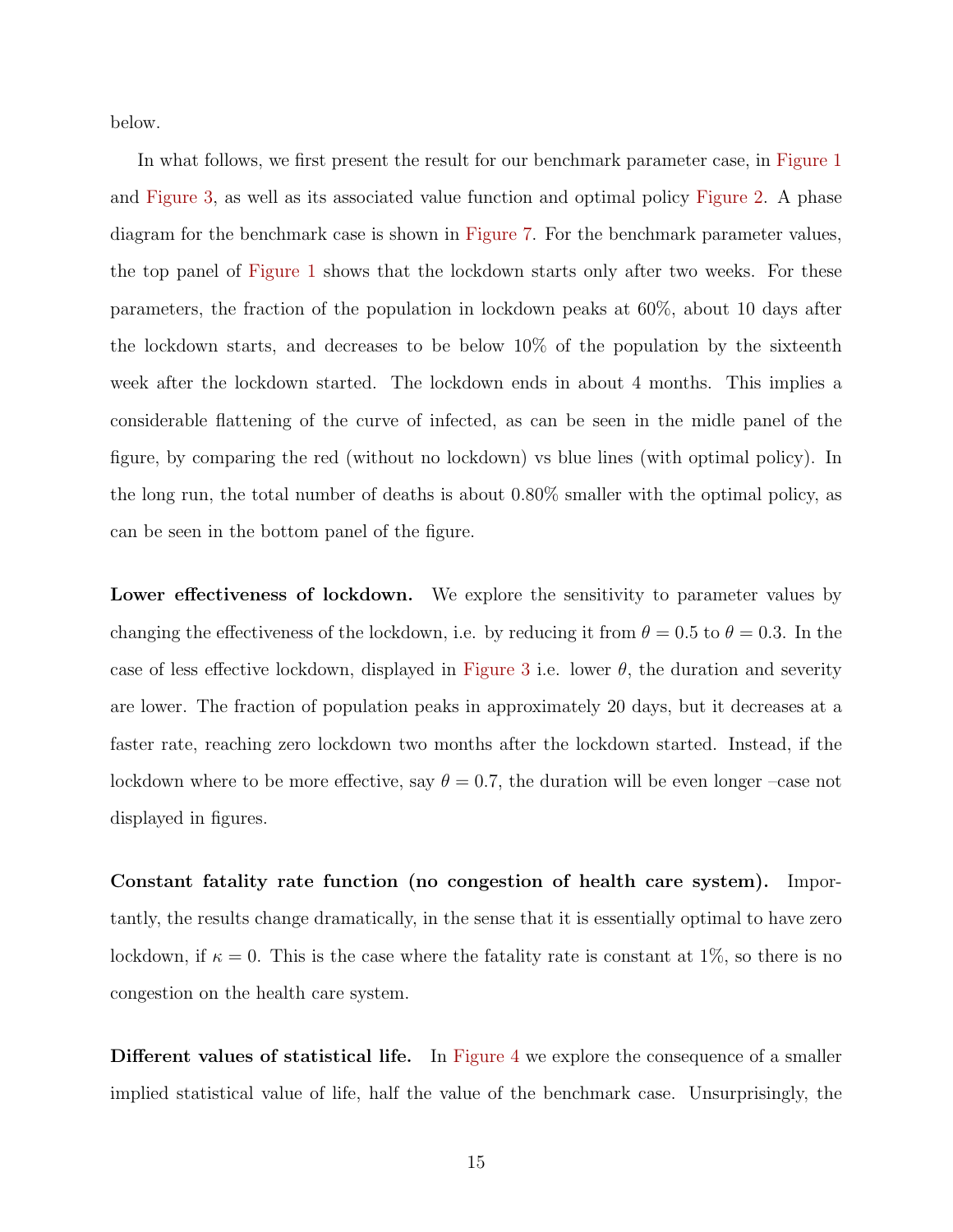lower value of v.s.l considerably diminishes the optimal lockdown level and duration, peaking at a lower value than benchmark case, and with duration since start to finish of about 50 days.

In [Figure 5,](#page-26-0) we explore the effect of increasing the value of statistical life to 30 times annual GDP per capita –which is in the upper end of the values consider by [Hall, Jones,](#page-29-3) [and Klenow](#page-29-3)  $(2020)$ .<sup>[9](#page-17-0)</sup> In this case, the lockdown starts in two weeks  $-a$  bit faster than the benchmark–, peaks in a month with about 60% of the population in lockdown, and decreases linearly and slowly, until is abandoned slightly more than six month after it stared. The fraction of population in lockdown reaches 10% only in slightly more than about 4 month after the lockdown started. In this case, the more aggressive, and specially longer, lockdown policy implies that the fraction of death after the epidemic is over is reduced by 1%, about 0.20% more than in the benchmark.

For reference, we have also computed the cases where the value of statistical life is 80 and 140 times annual per capita GDP, even though we view these values as too high for this particular application. As expected the optimal lockdown rate is very high, for a very long time. In the case of  $v.s.l. = 80$  ann. per capita GDP, the lockdown rate starts in two weeks, and  $L(t) = \overline{L}$  for about 8 months. The fraction of population in lockdown reaches 50% slightly about 3 months after the lockdown started, and it is approximately 15% a year into the lockdown, when  $L(t)$  is below its allowed maximum. The case of  $v.s.l. = 140$  ann. per capita GDP is similar, since it is  $L(t) = \overline{L}$  for about 10 month. Another small difference is that the lockdown starts almost right away in the case of the largest  $v.s.l..$ 

No testing of the recovered. [Figure 6](#page-27-0) shows the results of the case with no test, so  $\tau = 0$ in the model. In this case the lockdown applies to anybody in the population, including those that have recovered from the virus. Recall that in this case, it is less efficient to lockdown agents, because the recovered are also lockdown, which it has the cost of reducing output,

<span id="page-17-0"></span><sup>&</sup>lt;sup>9</sup>For instance, this is consistent with a value of each year of extra life of 3 times annual consumption per capita, times 15 years of lost expected life expectancy conditional on dying after being infected.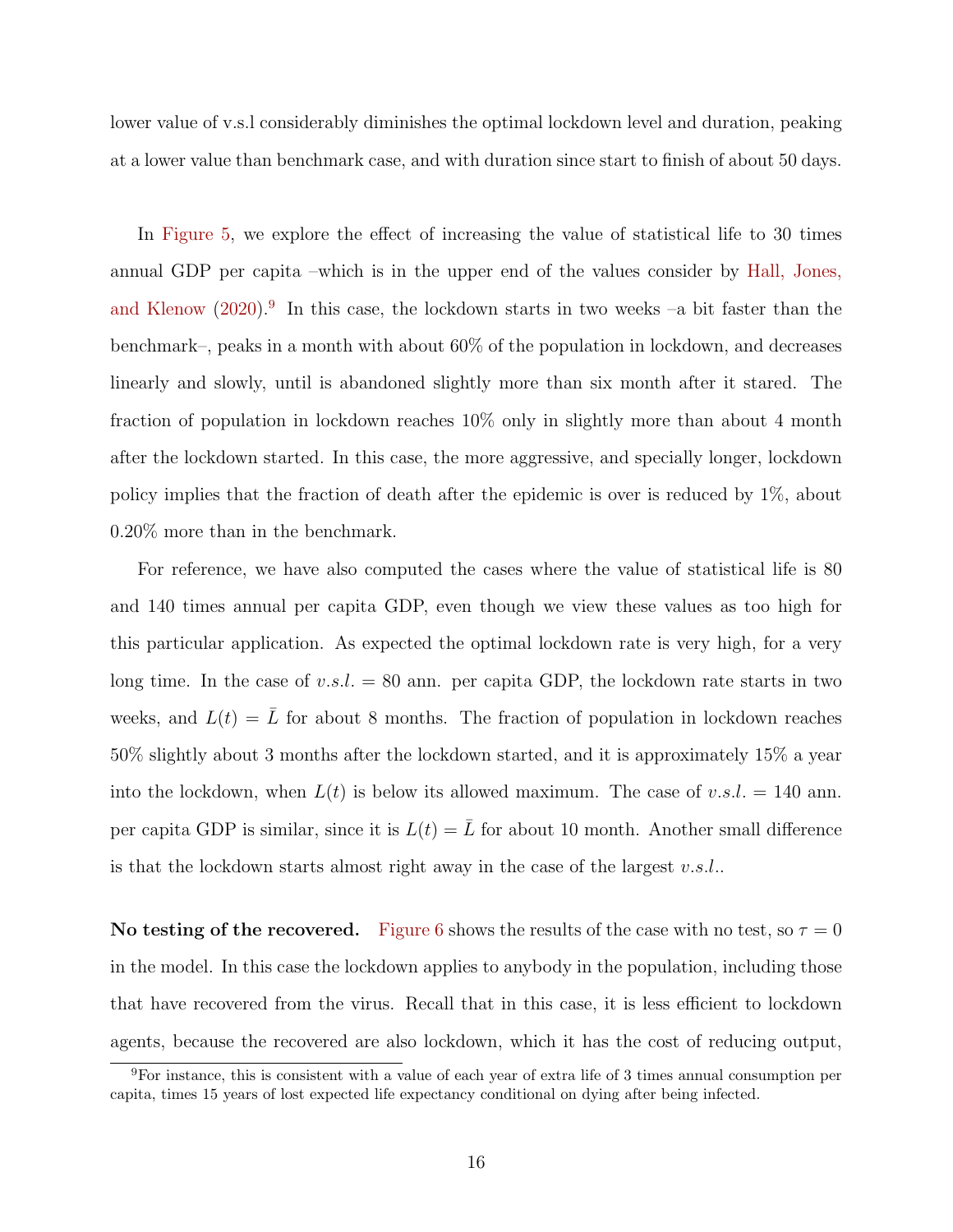<span id="page-18-0"></span>without the benefit of reducing the transmission of the virus. In the case of no test, the lockdown declines much more sharply than in the benchmark case with testing. Interestingly, in total it lockdown about the same hours per capita as the benchmark case, but its it does not take advantage of the natural increase in those recovered.



Figure 1: Benchmark Case (medium effectiveness  $\theta = 0.5$ )

Note: The top panel shows the time paths for the lockdown rate (dashed blue line) and the share of the population under lockdown (solid blue line). The panel in the center shows the share of the population that is infected with control (blue) and without control (red). The bottom panel shows the share of the population that die under control (blue) and under no control (red). The paths shown are under medium effectiveness (i.e.  $\theta = 0.5$ ). The initial condition is  $I(0) = 0.01$  and  $S(0) = 0.97$ .

Details on the benchmark case. [Figure 2](#page-19-0) displays the value function and the optimal policy for the benchmark parameter values. The value function is plotted in the right panel, for the relevant state space  $(S, I)$ , and normalized as explained above, so we display  $rV(S, I)/w$  in the vertical axis. The units are permanent flow cost as a fraction of the total output previous to the virus. Thus, a value of 0.02, means a cost equivalent to a permanent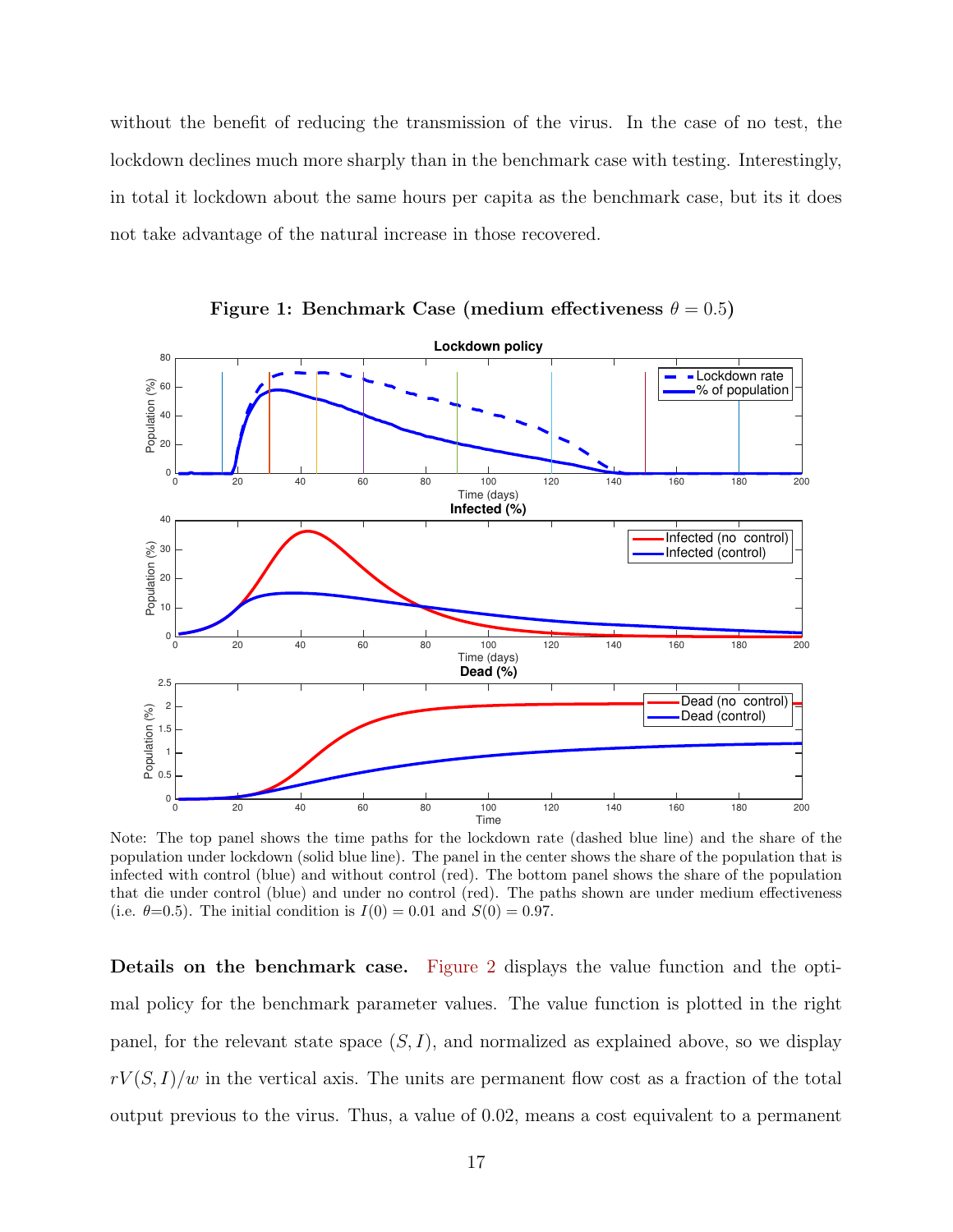reduction of 2% percent in the value of output, relative to the flow of output before the virus. Note that the V in the boundary of the state space with either  $S = 0$  or  $I = 0$ , has the properties described in [Section 2.](#page-6-1)

The left panel panel of [Figure 2](#page-19-0) has a heat map of the optimal policy  $L^*(S, I)$ . Yellow indicates higher value of the lockdown rate  $L$ , and blue indicates lower values of  $L$ . Note that close to both boundaries, i.e. either  $S = 0$  for  $I = 0$ , ie. it is optimal to have zero lockdown rate.



<span id="page-19-0"></span>Figure 2: Value Function and Optimal Policy, benchmark case

Note: The figure on the left shows the optimal policy for the benchmark parameter values. The blue area indicates lower values of lockdown and the yellow color higher values. The figure on the left depicts the value function. The units for the value function are permanent flow cost as a fraction of the total output before the epidemic.

[Figure 7](#page-28-0) shows the heat map from the optimal policy, as in the previous figure, and a two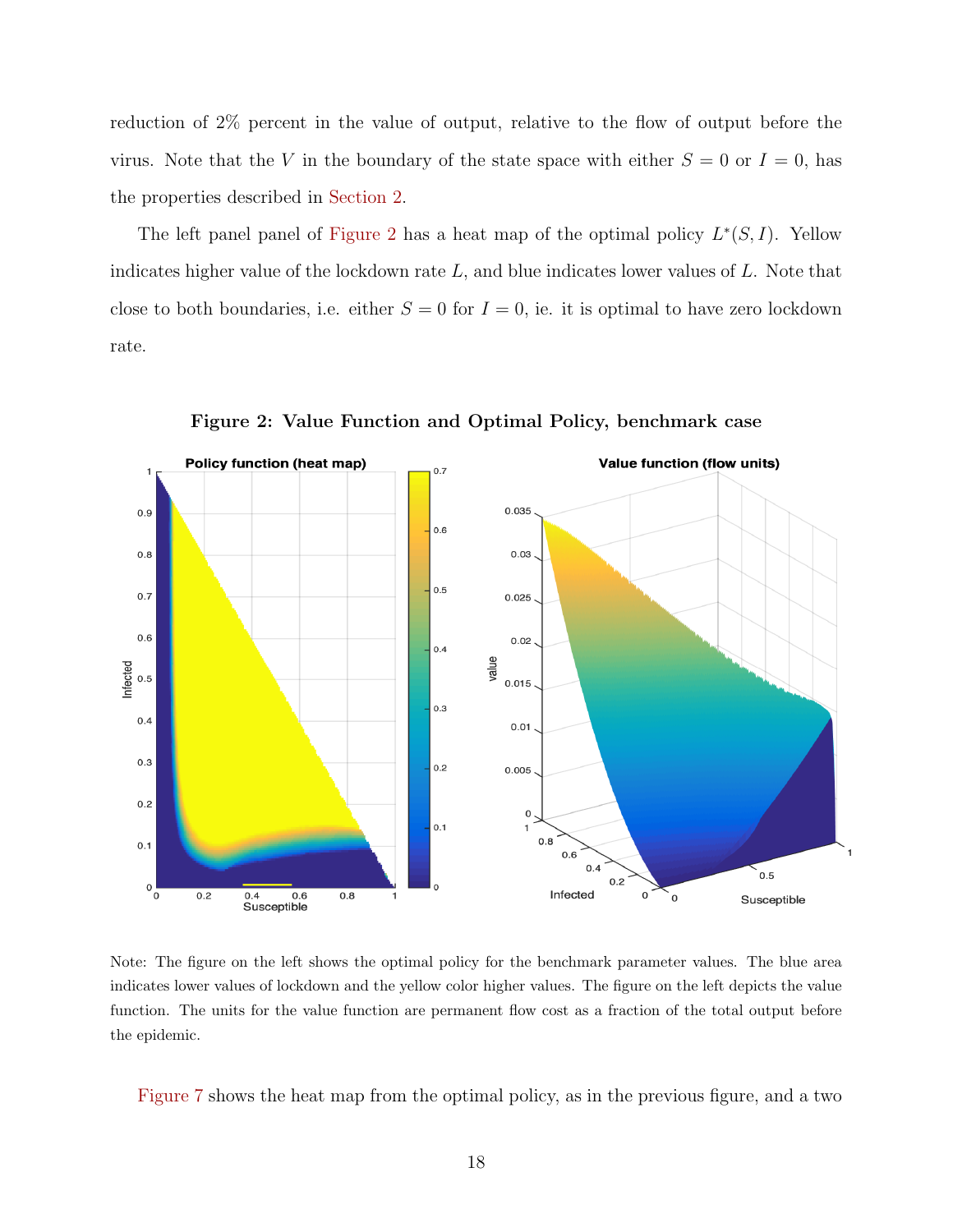phase diagrams, i.e. two paths, in the state space  $(S, I)$  that the system will take starting from an initial conditions. One path corresponds to the case of no policy, which moves to large values of the fraction of infected –given by the red line. The other path has the evolution of the state under the optimal policy –the dash light blue line–, where it can be seen that the fraction infected is much smaller, as a consequence of the lockdown policy. Also you can see how the two path coincide for a while, since the position of the seed of the virus is in the region of the state space where lockdown is not optimal. Then the optimal path is controlled by the lockdown, and shows a much lower fraction of infected in the vertical axis. Eventually, the path moves to the region with no lockdown, which occurs after the system has acquired herd immunity –note that at the end the trajectory is decreasing in  $I$  even if there is no lockdown. This phase diagram can be used to follow other alternative paths, such as what would happen if the optimal policy were to start after the virus has been unchecked for a longer period of time. Note that unless the susceptible have reached a very small number, starting the optimal policy later will involved immediate lockdown, i.e. the path will start in the yellow area.

Size of the welfare cost under optimal policy. [Table 2](#page-23-0) summarizes the value of following the optimal policy vs. the value where there is no lockdown (No Policy), for different parameter values.[10](#page-20-0) As explained above, our favorite all summary measure is to report  $rV(S(0), I(0))/w$ . This number is the total expected discounted sum of future losses, both due to the lost GDP caused by the lockdown in future periods, as well as the values of the lost lives, where every life is evaluated at  $[w/r + \chi]$ . The multiplication by r in  $rV(S(0), I(0))/w$ , converts the expected discounted sum of future values into a permanent annual flow, and the division by w compares it with the level output before the virus was seeded. We also present the part of  $rV(S(0), I(0))/w$  that is due to the output cost of the shutdown. This is just  $r \int_0^{\infty} e^{-(r+\nu)t} \left[1 - \tau + \tau L(t)(S(t) + I(t))\right] dt$ . Capitalizing the cost due to the lockdown, i.e.

<span id="page-20-0"></span><sup>&</sup>lt;sup>10</sup>The no policy case should not be interpreted as what will occur in the absence of policy, since an equilibrium, even if constraint efficient, will feature individuals self-isolating.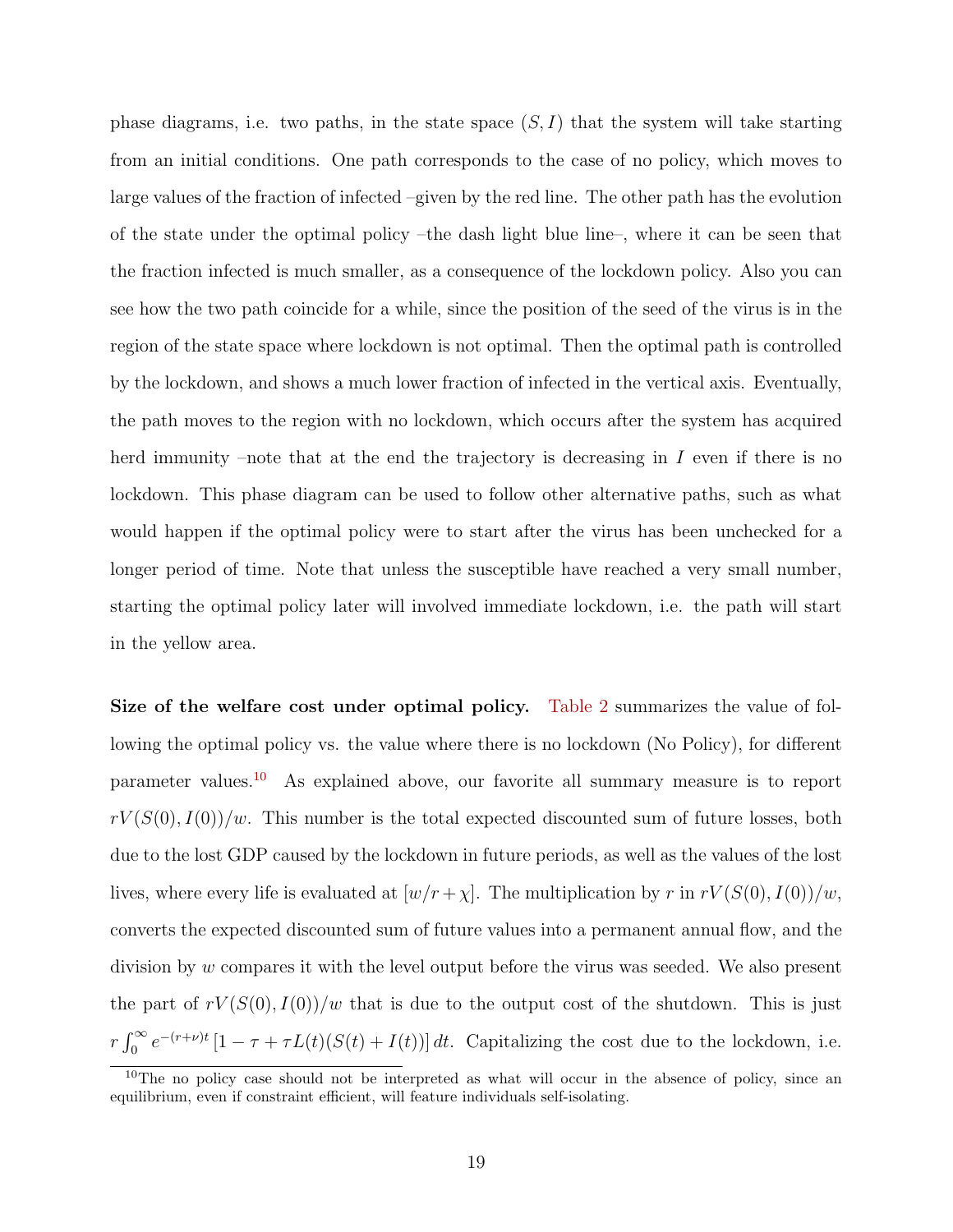dividing it by r, we can obtain also a simple statistic measuring the severity of the lockdown. For instance if this capitalized measure is  $10\%$ , then the lockdown is equivalent to stop  $10\%$ of the population to work for an entire year. Finally, the last column displays the present discounted value of leaving the virus unchecked, which we label as No Policy in column of [Table 2.](#page-23-0) In the three cases we express the losses in percentage. Importantly, if one wants to convert any of this figures to the equivalent into one time payment, we should just divide the them by r, i.e. multiplied them by 20 given our  $5\%$  annual interest rate.

For instance, for the benchmark case, the second row in top panel of [Table 2,](#page-23-0) following the optimal policy implies a permanent loss of approximately 1.5% of output. In other words, as a consequence of the outbreak of the virus, even following the optimal policy, welfare is comparable to an equivalent measure of being 1.5% permanently poorer. We can also recapitalize this loss and express it as fraction of one year GDP, obtaining, 28%. From the 1.5% total permanent loss, 0.4% is due to output losses due to lockdown, or an equivalent to 8% of one year GDP., While for the same parameters, if there is no lockdown (No Policy), the loss is equivalent to a permanent decrease in output of 1.9%. Thus, the optimal policy reduces the losses of an equivalent of permanent increase of 0.40% of GDP per year. The first three rows explore the different values of effectiveness of the lockdown.

The second panel, with four rows, corresponds to the case of different values of a statistical life. Recall that the benchmark case,  $\chi = 0$  implies a value of a statistical of life (v.s.l) of about 20 annual GDP per capita. We consider a case with lower value, i.e. with a multiple of 10, and case with a higher value, 30 annual GDP per capita, and two cases with a much higher value, typical from uses of a statistical value of life in other contents, i.e. 80 and 140 annual GDP per capita. For a  $(v.s.l)$  of 30 annual GDP per capita, the part due to output loss is a permanent flow of 0.6% or equivalently a 12% fraction of one year GDP.

The next panel, with three rows corresponds to the case where the fatality rate  $\phi(I)$  is constant at  $\varphi = 0.01$ , or equivalently  $\kappa = 0$ . In this case, as explained above, the optimal policy has no lockdown, so the loses of the optimal policy and the case of no policy are the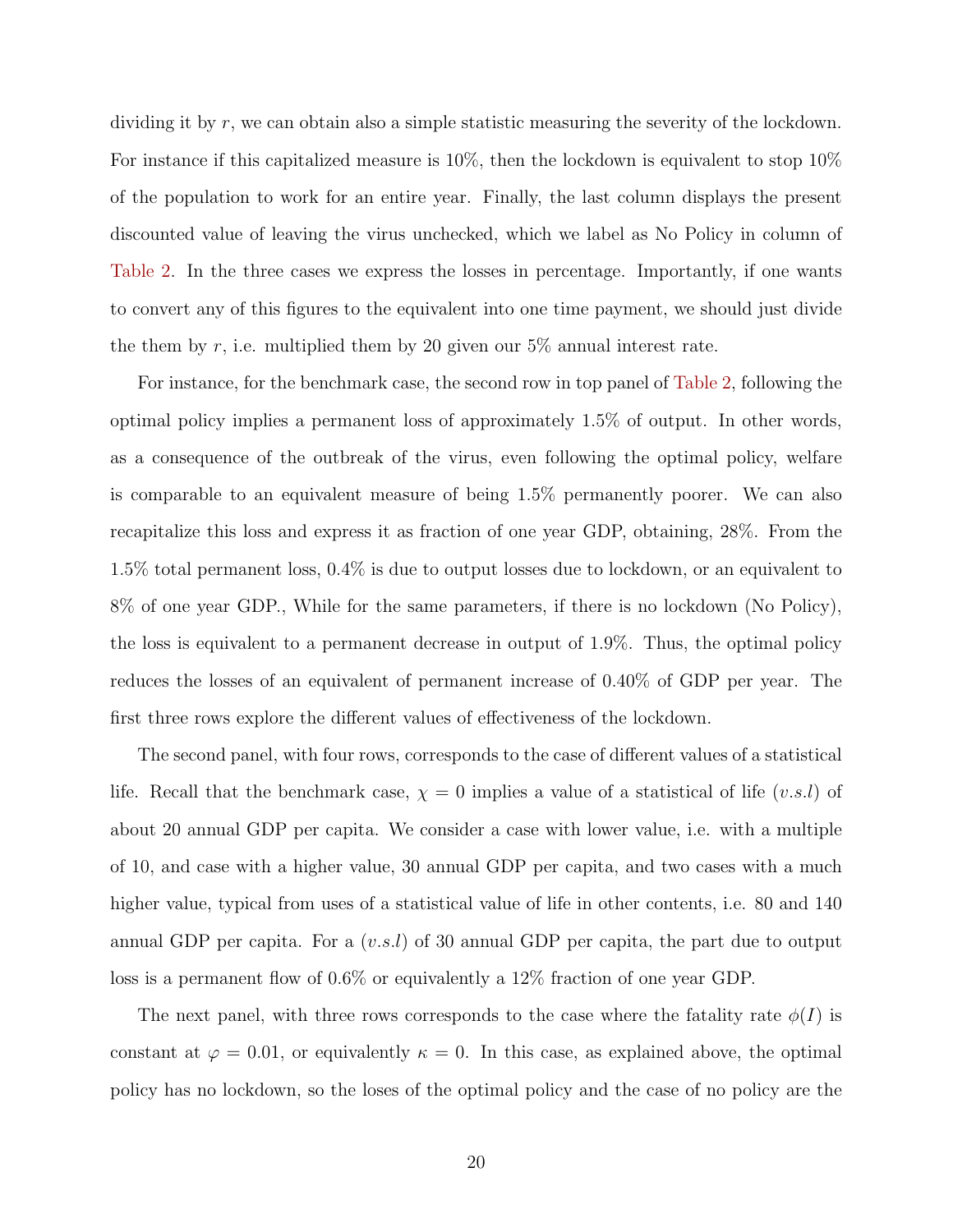same, and also much smaller, since the death rate does not spike up. This highlights the importance of the assumption implied in our benchmark case that  $\phi$  is increasing, which captures the extra fatalities due to the congestion in the heath care system caused by a large number of infected.

The last panel, with four rows, corresponds to the case of no test, or  $\tau = 0$  in the notation used above. For this case, we present five different values of  $\chi$ , corresponding to five different values of a statistical life. Each row has  $v.s.l$  is a multiple of the annual GDP per capita, with multiples of 10, 20, 30, 80, and 140, and otherwise the parameters are the same as in the benchmark case. Comparing the benchmark case –i.e. the second row of the top panel– with the same case without test –i.e. the second row of the last panel– we find small differences. In particular the expected discounted cost under the optimal policy is, expressed as a permanent flow is 0.1% (10 basis point) higher without test than with test, i.e. 1.6% vs 1.5%, or in terms of a one time value approximately 2% of a year GDP. This difference gets larger for larger values of a statistical life. For a smaller value of  $v.s.l.,$  we find that the difference is smaller than 0.1%. Instead, as v.s.l increases to multiplies of annual GDP per capita of 30, 80 and 140, this difference, measuring the value of the test as a permanent flow of GDP loses is 0.40%, 0.80% and 0.50% respectively. For our preferred parameter values, say v.s.l. between 20 and 30 times ann. per capita GDP, the value of the test is equivalent to between 2% and 8% of one year GDP.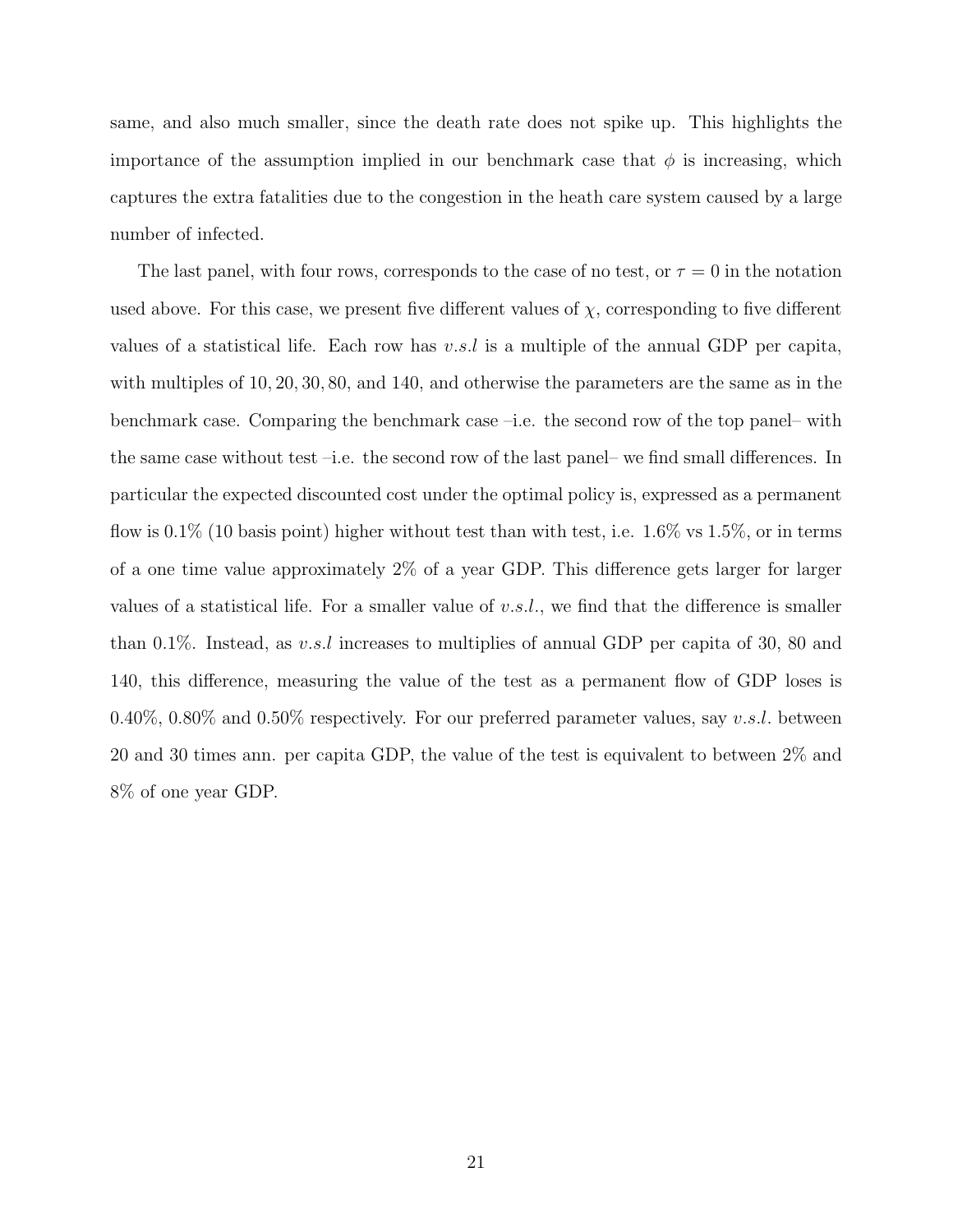<span id="page-23-0"></span>

|  |  | Table 2: Welfare Losses $\left(\frac{rV(S,I)}{w}\right)$ with Optimal Policy vs. without Intervention |
|--|--|-------------------------------------------------------------------------------------------------------|
|--|--|-------------------------------------------------------------------------------------------------------|

| Case                                                     | Parameters                            | Welfare Loss | Output Loss | Welfare Loss |  |  |  |  |  |
|----------------------------------------------------------|---------------------------------------|--------------|-------------|--------------|--|--|--|--|--|
|                                                          |                                       | w/Policy     | w/Policy    | No Policy    |  |  |  |  |  |
| Benchmark Case                                           |                                       |              |             |              |  |  |  |  |  |
| Low effectiveness                                        | $\theta = 0.3$                        | $1.7\%$      | $0.3\%$     | 1.9%         |  |  |  |  |  |
| Medium effectiveness                                     | $\theta = 0.5$                        | $1.5\%$      | $0.4\%$     | 1.9%         |  |  |  |  |  |
| High effectiveness                                       | $1.4~\%$<br>$\theta = 0.7$<br>$0.5\%$ |              |             | $1.9\%$      |  |  |  |  |  |
| Alternative Values of Statistical Life, different $\chi$ |                                       |              |             |              |  |  |  |  |  |
| $v.s.l = 10 \times GDP$ per capita                       | $\chi=-\frac{1}{2}\frac{w}{r}$        | $0.9\%$      | $0.2\%$     | $0.9\%$      |  |  |  |  |  |
| $v.s.l = 30 \times GDP$ per capita                       | $\chi = \frac{1}{2} \frac{w}{r}$      | $2.0\%$      | $0.6\%$     | 2.8 %        |  |  |  |  |  |
| $v.s.l = 80 \times GDP$ per capita                       | $\chi = 3\frac{w}{r}$                 | 3.7 %        | 1.6 $%$     | 7.5 %        |  |  |  |  |  |
| $v.s.l = 140 \times GDP$ per capita                      | $\chi = 6\frac{w}{r}$                 | 5.7 %        | $1.0\%$     | 13.2 %       |  |  |  |  |  |
| Constant fatality rate $\kappa=0$                        |                                       |              |             |              |  |  |  |  |  |
| Low effectiveness                                        | $\theta = 0.3$                        | $0.9\%$      | $0.0\%$     | $0.9\%$      |  |  |  |  |  |
| Medium effectiveness                                     | $\theta = 0.5$                        | $0.9\%$      | $0.0\%$     | $0.9\%$      |  |  |  |  |  |
| High effectiveness                                       | $\theta = 0.7$                        | $0.9\%$      | $0.0\%$     | $0.9\%$      |  |  |  |  |  |
| <i>No testing of the recovered</i> $\tau = 0$            |                                       |              |             |              |  |  |  |  |  |
| $v.s.l = 10 \times GDP$ per capita                       | $\chi=-\frac{1}{2}\frac{w}{r}$        | $0.9\%$      | $0.1\%$     | $0.9\%$      |  |  |  |  |  |
| $v.s.l = 20 \times GDP$ per capita                       | $\chi=0$                              | 1.6 $%$      | $0.4\%$     | $1.9\%$      |  |  |  |  |  |
| $v.s.l = 30 \times GDP$ per capita                       | $\chi = \frac{1}{2} \frac{w}{r}$      | $2.2\%$      | $0.6\%$     | $2.8\%$      |  |  |  |  |  |
| v.s.l = 80× GDP per capita $\chi = 3\frac{w}{r}$         |                                       | 4.5 $%$      | $2.5\%$     | 7.5 %        |  |  |  |  |  |
| $v.s.l = 140 \times GDP$ per capita                      | $\chi = 6\frac{w}{r}$                 | $6.2\%$      | $2.7\%$     | 13.2 %       |  |  |  |  |  |

Note: Welfare losses are measured by the permanent percent reduction in per capita GDP induced by the policy (or its absence) under various parametrizations. Output losses is the welfare cost component due to the reduced level of economic activity (i.e. excluding fatalities). The benchmark parameter values are from [Table 1.](#page-14-1) Multiplying any of the numbers in the last three columns by  $1/r = 20$ , converts the losses from permanent flow to a one time payment as a fraction of a year GDP. The initial condition for all scenarios is  $I(0) = 0.01$  and  $S(0) = 0.97$ .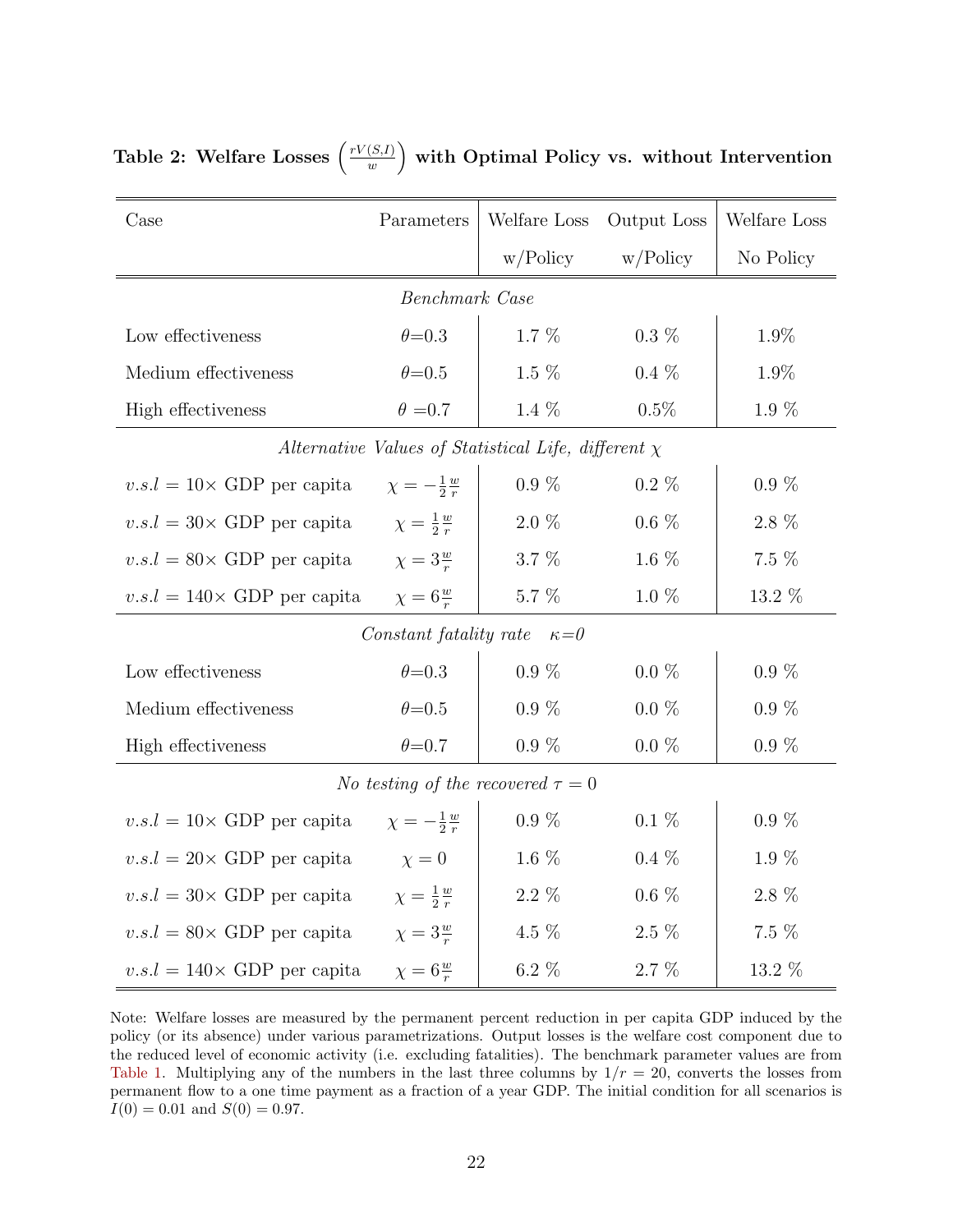# <span id="page-24-0"></span>5 Other figures



Figure 3: Low Lockdown Effectiveness ( $\theta = 0.3$ )

Note: The top panel shows the time paths for the lockdown rate (dashed blue line) and the share of the population under lockdown (solid blue line). The panel in the center shows the share of the population that is infected with control (blue) and without control (red). The bottom panel shows the share of the population that die under control (blue) and under no control (red). The paths shown are under medium effectiveness (i.e.  $\theta = 0.3$ ). The initial condition is  $I(0) = 0.01$  and  $S(0) = 0.97$ .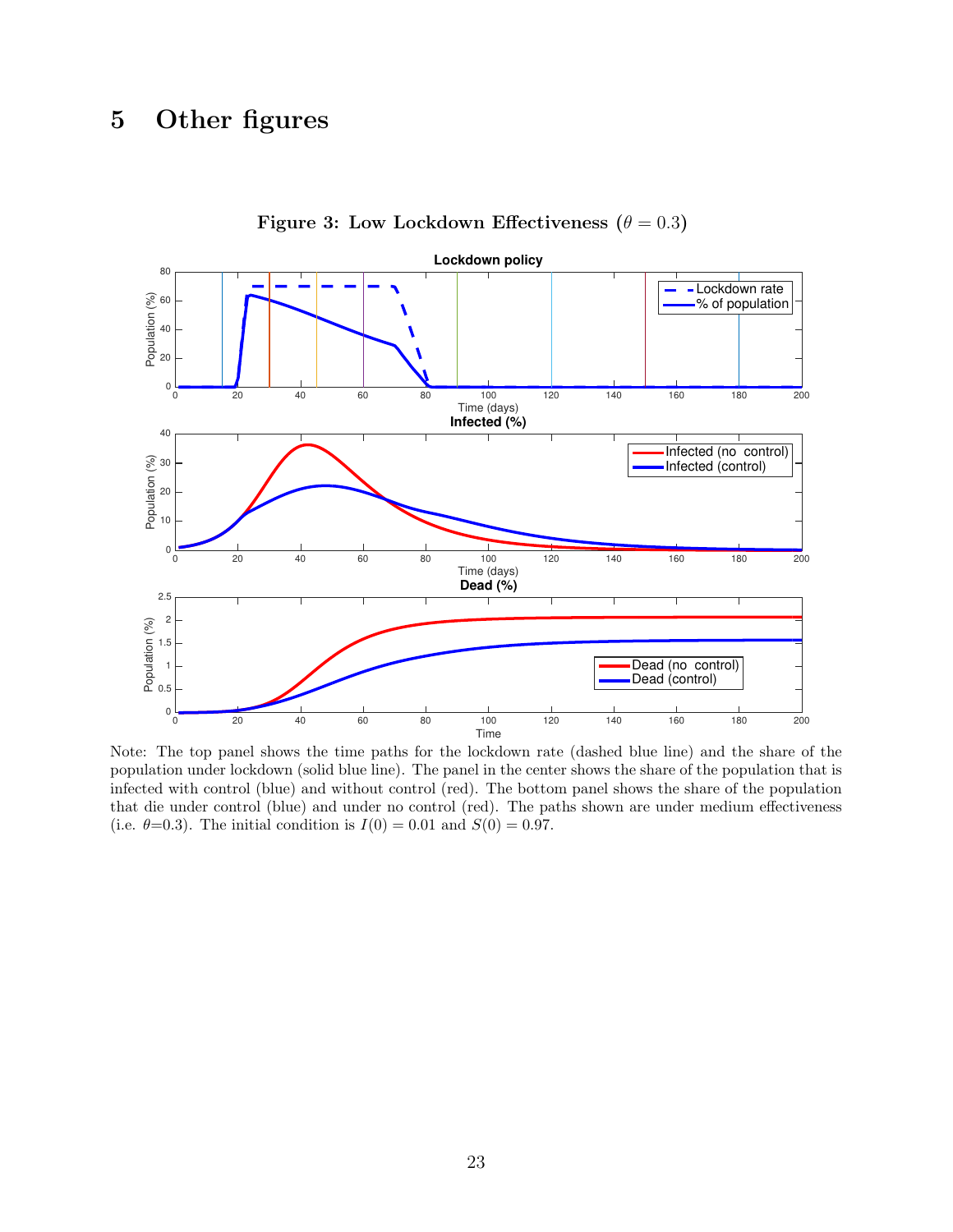

<span id="page-25-0"></span>Figure 4: Lower Value of Statistical Life,  $v.s.l. = 10$  ann. GDP p/capita)

Note: The top panel shows the time paths for the lockdown rate (dashed blue line) and the share of the population under lockdown (solid blue line). The panel in the center shows the share of the population that is infected with control (blue) and without control (red). The bottom panel shows the share of the population that die under control (blue) and under no control (red). The paths shown are under a lower value of statistical life (i.e.  $\chi = -\frac{1}{2} \frac{w}{r}$ , v.s.l approximately \$0.65 Million). The initial condition is  $I(0) = 0.01$ and  $S(0) = 0.97$ .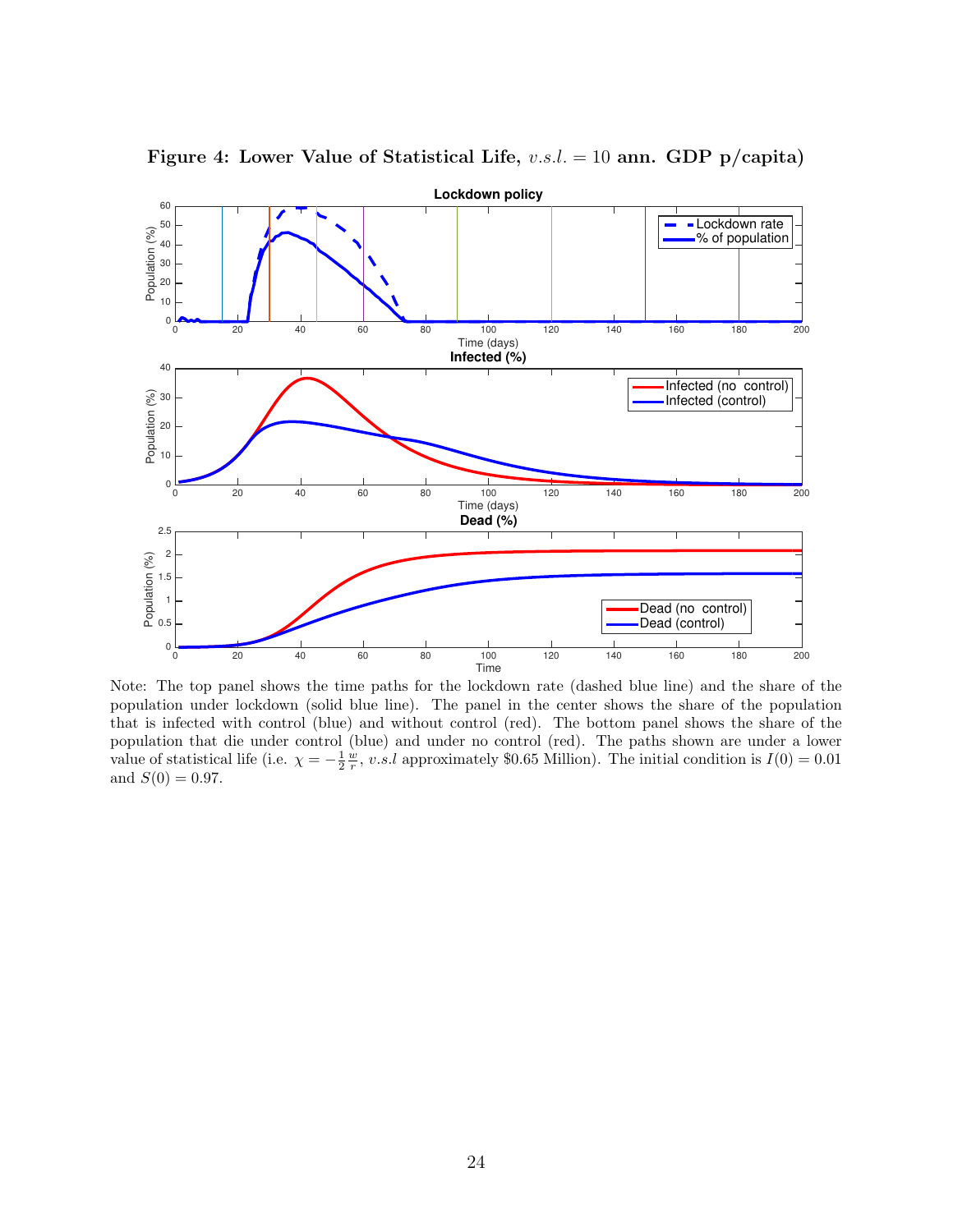

<span id="page-26-0"></span>Figure 5: Higher Value of Statistical Life, ( v.s.l. = 30 ann. GDP p/capita)

Note: The top panel shows the time paths for the lockdown rate (dashed blue line) and the share of the population under lockdown (solid blue line). The panel in the center shows the share of the population that is infected with control (blue) and without control (red). The bottom panel shows the share of the population that die under control (blue) and under no control (red). The paths shown are under a higher value of statistical life (i.e.  $\chi = \frac{1}{2} \frac{w}{r}$ , v.s.l approximately \$1.9 Million). The initial condition is  $I(0) = 0.01$ and  $S(0) = 0.97$ .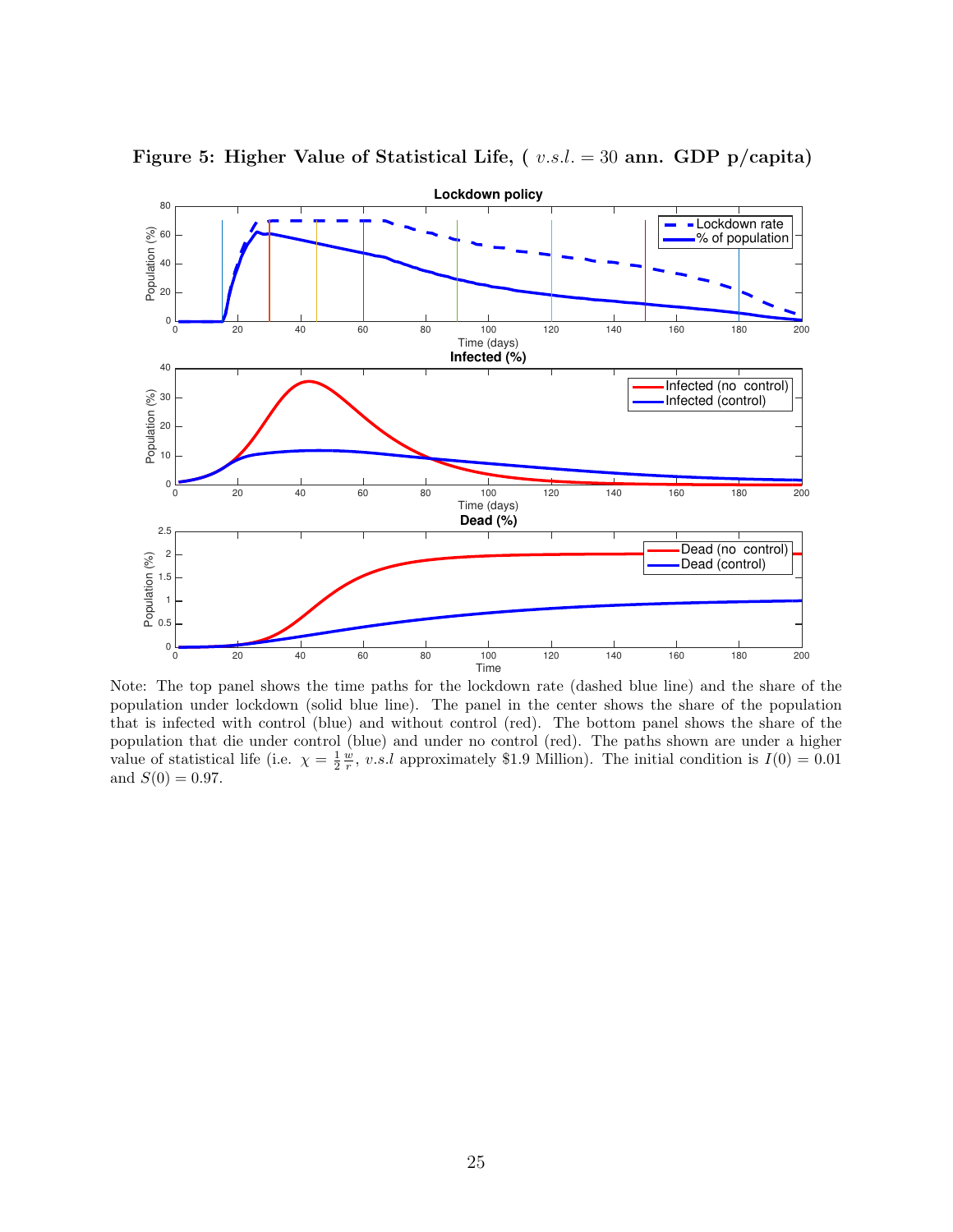<span id="page-27-0"></span>

Figure 6: No testing of those recovered  $(τ = 0)$ 

Note: Except for the testing, which is set to  $\tau = 0$ , this figure uses the benchmark parameter values. The top panel shows the time paths for the lockdown rate and the share of the population under lockdown, which coincide in this case, since there is no testing. The panel in the center shows the share of the population that is infected with control (blue) and without control (red). The bottom panel shows the share of the population that die under control (blue) and under no control (red). The case shown is with no testing for those recovered. The initial condition is  $I(0) = 0.01$  and  $S(0) = 0.97$ .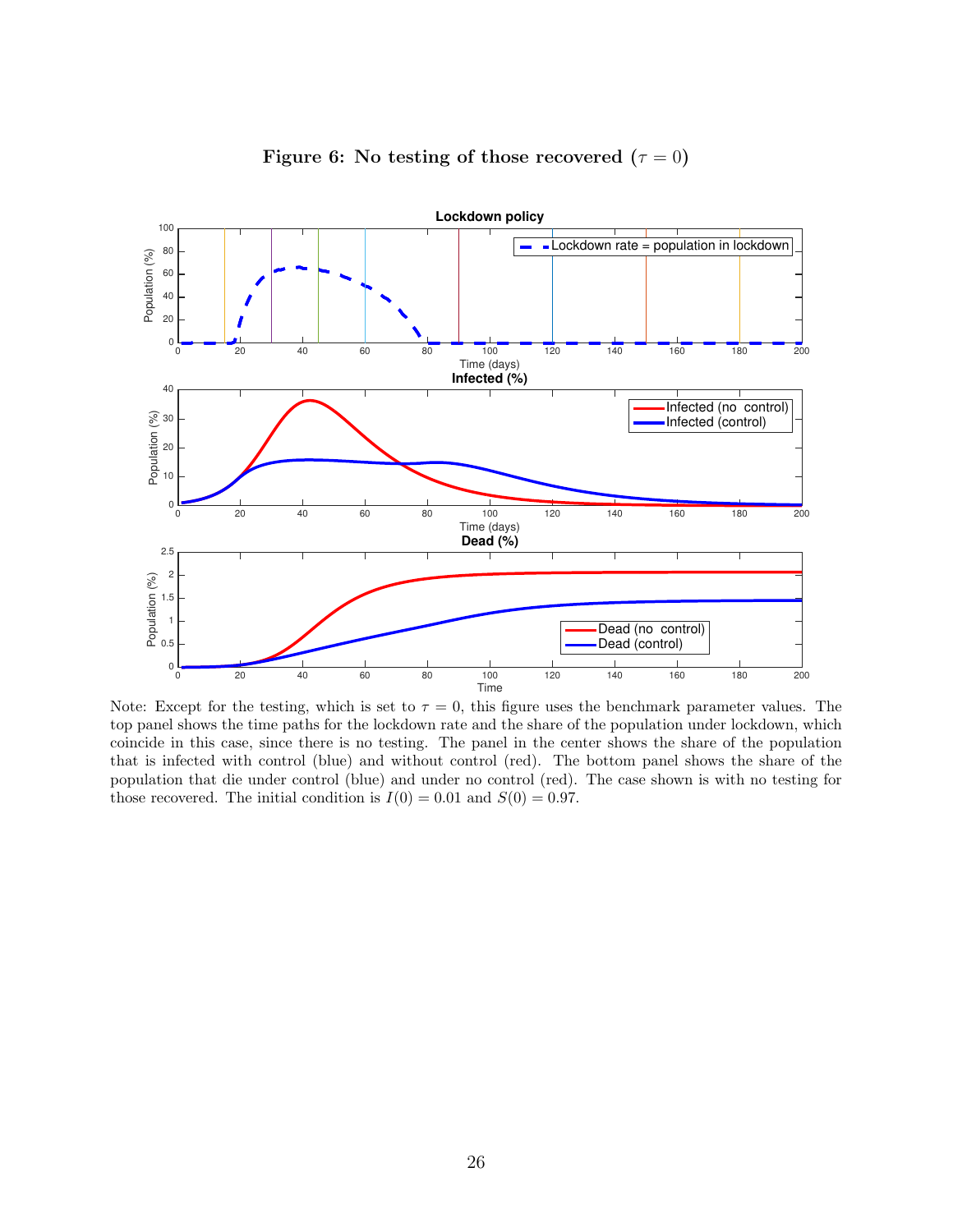

<span id="page-28-0"></span>Figure 7: Phase Diagram, benchmark case with  $I(0) = 0.01$ 

Note: The figure shows the optimal policy for the benchmark parameter values. The blue area indicates lower values of lockdown and the yellow color higher values. The figure also shows two phase diagrams in the state space  $(S, I)$ . The red dot indicates the initial condition  $I(0) = 0.01$  and  $S(0) = 0.97$ . The red line corresponds to the case of no policy. The light blue line shows the dynamics of the state under the optimal policy.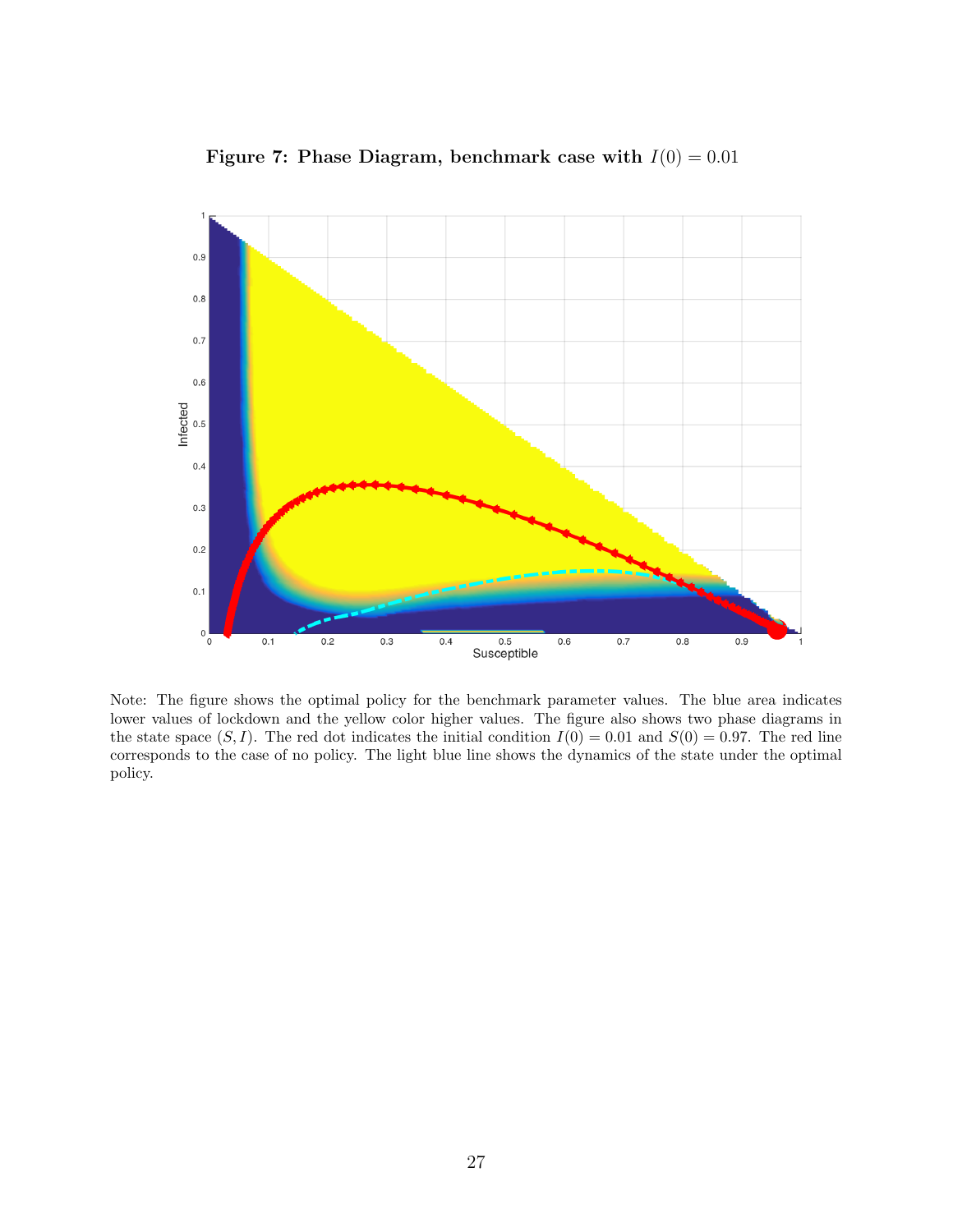## References

- <span id="page-29-0"></span>Atkeson, Andrew G. 2020. "What will be the economic impact of COVID-19 in the US? Rough estimates of disease scenarios." Staff Report 595, Federal Reserve bank of Minneapolis.
- <span id="page-29-5"></span>Baldwin, Richard and Beatrice Weder. 2020. "Mitigating the COVID Economic Crisis: Act Fast and Do Whatever It Takes." VoxEu.org, CEPR.
- <span id="page-29-1"></span>Barro, Robert J., Jose F. Ursua, and Joanna Weng. 2020. "The coronavirus and the great influenza epidemic: Lessons from the spanish flu for the coronavirus potential effects on mortality and economic activity." AEI Economics Working Paper 2020-02, American Enterprise Institute.
- <span id="page-29-4"></span>Dewatripont, Mathias, Michel Goldman, Eric Muraille, and Jean-Philippe Platteau. 2020. "Rapid identification of workers immune to COVID-19 and virus-free: A priority to restart the economy." Discussion paper, Universit Libre de Bruxelles.
- <span id="page-29-2"></span>Eichenbaum, Martin S., Sergio Rebelo, and Mathias Trabandtz. 2020. "The Macroeconomics of Epidemics." Author's website, Northwestern University.
- <span id="page-29-8"></span>Eran, Bendavid, Bhattacharya Jay, and Neeraj Sood. 2020. "We cannot trust current COVID-19 models." Author's website, Stanford University.
- <span id="page-29-6"></span>Ferguson, Neil M and Et.al. 2020. "Impact of non-pharmaceutical interventions (NPIs) to reduce COVID-19 mortality and healthcare demand." Author's website, Imperial College London.
- <span id="page-29-3"></span>Hall, Robert E., Charles I. Jones, and Peter J. Klenow. 2020. "Trading Off Consumption and COVID-19 Deaths." Mimeo, Stanford University.
- <span id="page-29-7"></span>Hansen, Elsa and Day Troy. 2011. "Optimal control of epidemics with limited resources." Journal of Mathematical Biology volume 62:423–451.